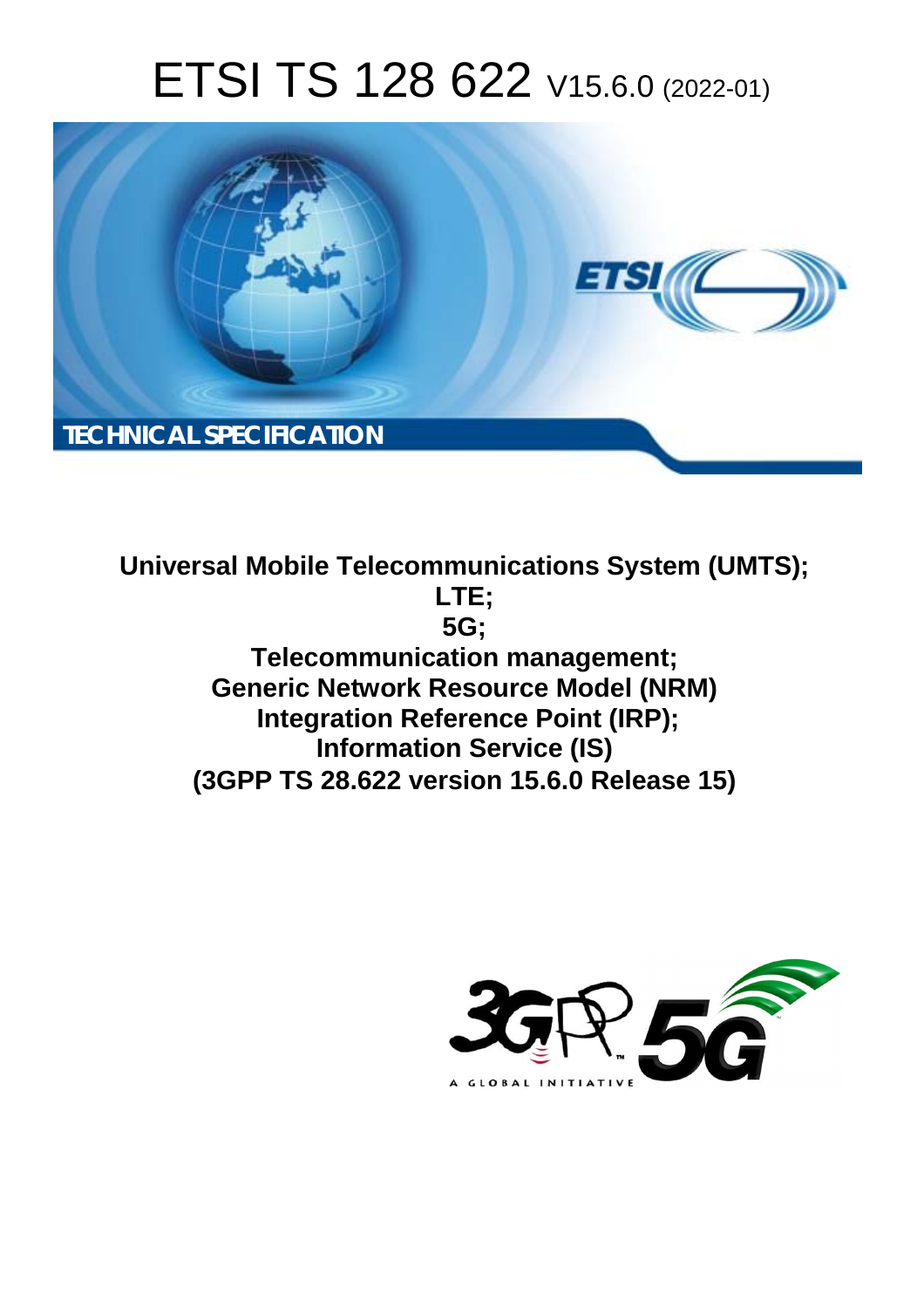Reference RTS/TSGS-0528622vf60

Keywords

5G,LTE,UMTS

#### *ETSI*

650 Route des Lucioles F-06921 Sophia Antipolis Cedex - FRANCE

Tel.: +33 4 92 94 42 00 Fax: +33 4 93 65 47 16

Siret N° 348 623 562 00017 - APE 7112B Association à but non lucratif enregistrée à la Sous-Préfecture de Grasse (06) N° w061004871

#### *Important notice*

The present document can be downloaded from: <http://www.etsi.org/standards-search>

The present document may be made available in electronic versions and/or in print. The content of any electronic and/or print versions of the present document shall not be modified without the prior written authorization of ETSI. In case of any existing or perceived difference in contents between such versions and/or in print, the prevailing version of an ETSI deliverable is the one made publicly available in PDF format at [www.etsi.org/deliver](http://www.etsi.org/deliver).

Users of the present document should be aware that the document may be subject to revision or change of status. Information on the current status of this and other ETSI documents is available at <https://portal.etsi.org/TB/ETSIDeliverableStatus.aspx>

If you find errors in the present document, please send your comment to one of the following services: <https://portal.etsi.org/People/CommiteeSupportStaff.aspx>

#### *Notice of disclaimer & limitation of liability*

The information provided in the present deliverable is directed solely to professionals who have the appropriate degree of experience to understand and interpret its content in accordance with generally accepted engineering or other professional standard and applicable regulations.

No recommendation as to products and services or vendors is made or should be implied.

No representation or warranty is made that this deliverable is technically accurate or sufficient or conforms to any law and/or governmental rule and/or regulation and further, no representation or warranty is made of merchantability or fitness for any particular purpose or against infringement of intellectual property rights.

In no event shall ETSI be held liable for loss of profits or any other incidental or consequential damages.

Any software contained in this deliverable is provided "AS IS" with no warranties, express or implied, including but not limited to, the warranties of merchantability, fitness for a particular purpose and non-infringement of intellectual property rights and ETSI shall not be held liable in any event for any damages whatsoever (including, without limitation, damages for loss of profits, business interruption, loss of information, or any other pecuniary loss) arising out of or related to the use of or inability to use the software.

#### *Copyright Notification*

No part may be reproduced or utilized in any form or by any means, electronic or mechanical, including photocopying and microfilm except as authorized by written permission of ETSI. The content of the PDF version shall not be modified without the written authorization of ETSI.

The copyright and the foregoing restriction extend to reproduction in all media.

© ETSI 2022. All rights reserved.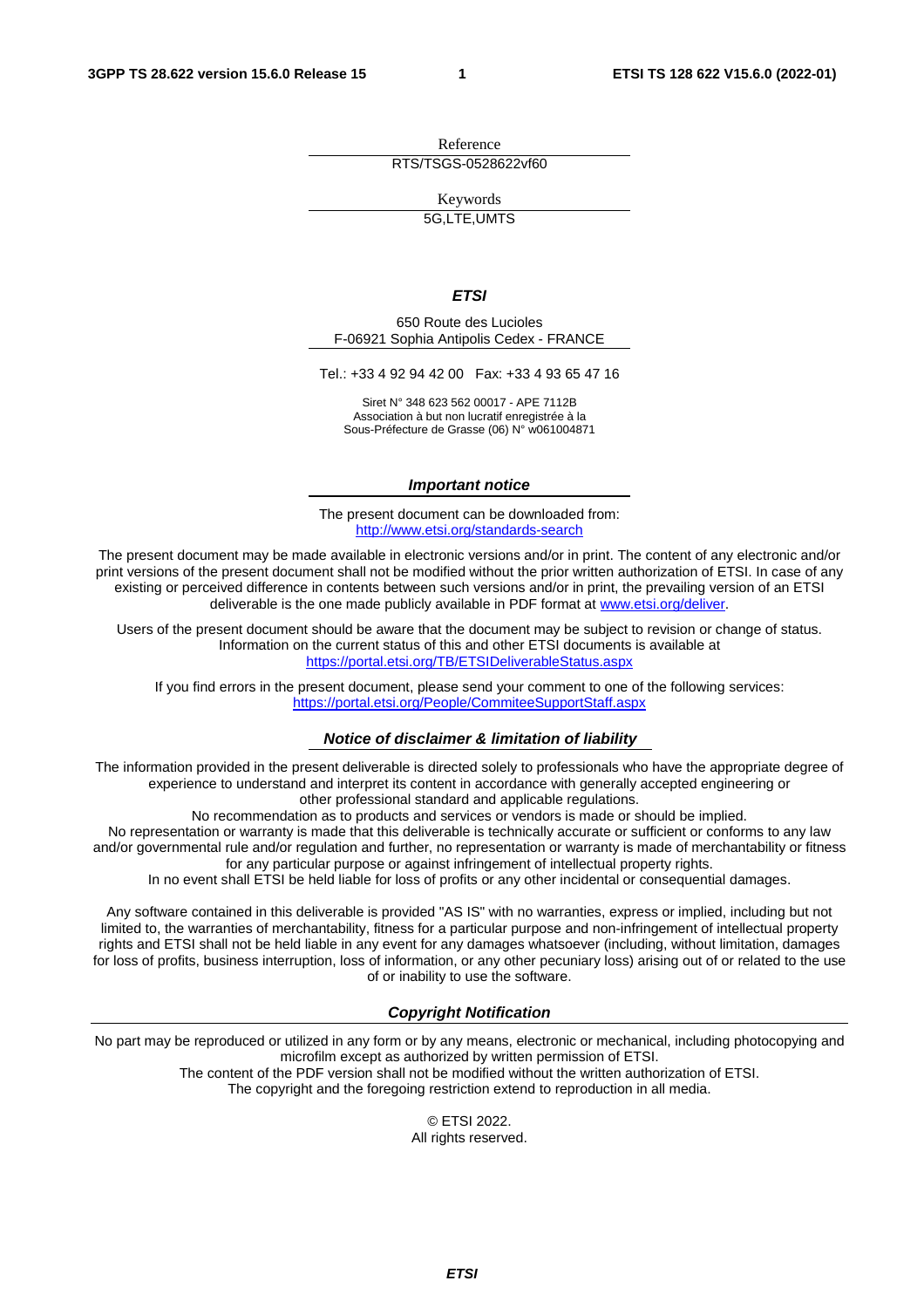## Intellectual Property Rights

#### Essential patents

IPRs essential or potentially essential to normative deliverables may have been declared to ETSI. The declarations pertaining to these essential IPRs, if any, are publicly available for **ETSI members and non-members**, and can be found in ETSI SR 000 314: *"Intellectual Property Rights (IPRs); Essential, or potentially Essential, IPRs notified to ETSI in respect of ETSI standards"*, which is available from the ETSI Secretariat. Latest updates are available on the ETSI Web server [\(https://ipr.etsi.org/](https://ipr.etsi.org/)).

Pursuant to the ETSI Directives including the ETSI IPR Policy, no investigation regarding the essentiality of IPRs, including IPR searches, has been carried out by ETSI. No guarantee can be given as to the existence of other IPRs not referenced in ETSI SR 000 314 (or the updates on the ETSI Web server) which are, or may be, or may become, essential to the present document.

#### **Trademarks**

The present document may include trademarks and/or tradenames which are asserted and/or registered by their owners. ETSI claims no ownership of these except for any which are indicated as being the property of ETSI, and conveys no right to use or reproduce any trademark and/or tradename. Mention of those trademarks in the present document does not constitute an endorsement by ETSI of products, services or organizations associated with those trademarks.

**DECT™**, **PLUGTESTS™**, **UMTS™** and the ETSI logo are trademarks of ETSI registered for the benefit of its Members. **3GPP™** and **LTE™** are trademarks of ETSI registered for the benefit of its Members and of the 3GPP Organizational Partners. **oneM2M™** logo is a trademark of ETSI registered for the benefit of its Members and of the oneM2M Partners. **GSM**® and the GSM logo are trademarks registered and owned by the GSM Association.

## Legal Notice

This Technical Specification (TS) has been produced by ETSI 3rd Generation Partnership Project (3GPP).

The present document may refer to technical specifications or reports using their 3GPP identities. These shall be interpreted as being references to the corresponding ETSI deliverables.

The cross reference between 3GPP and ETSI identities can be found under<http://webapp.etsi.org/key/queryform.asp>.

## Modal verbs terminology

In the present document "**shall**", "**shall not**", "**should**", "**should not**", "**may**", "**need not**", "**will**", "**will not**", "**can**" and "**cannot**" are to be interpreted as described in clause 3.2 of the [ETSI Drafting Rules](https://portal.etsi.org/Services/editHelp!/Howtostart/ETSIDraftingRules.aspx) (Verbal forms for the expression of provisions).

"**must**" and "**must not**" are **NOT** allowed in ETSI deliverables except when used in direct citation.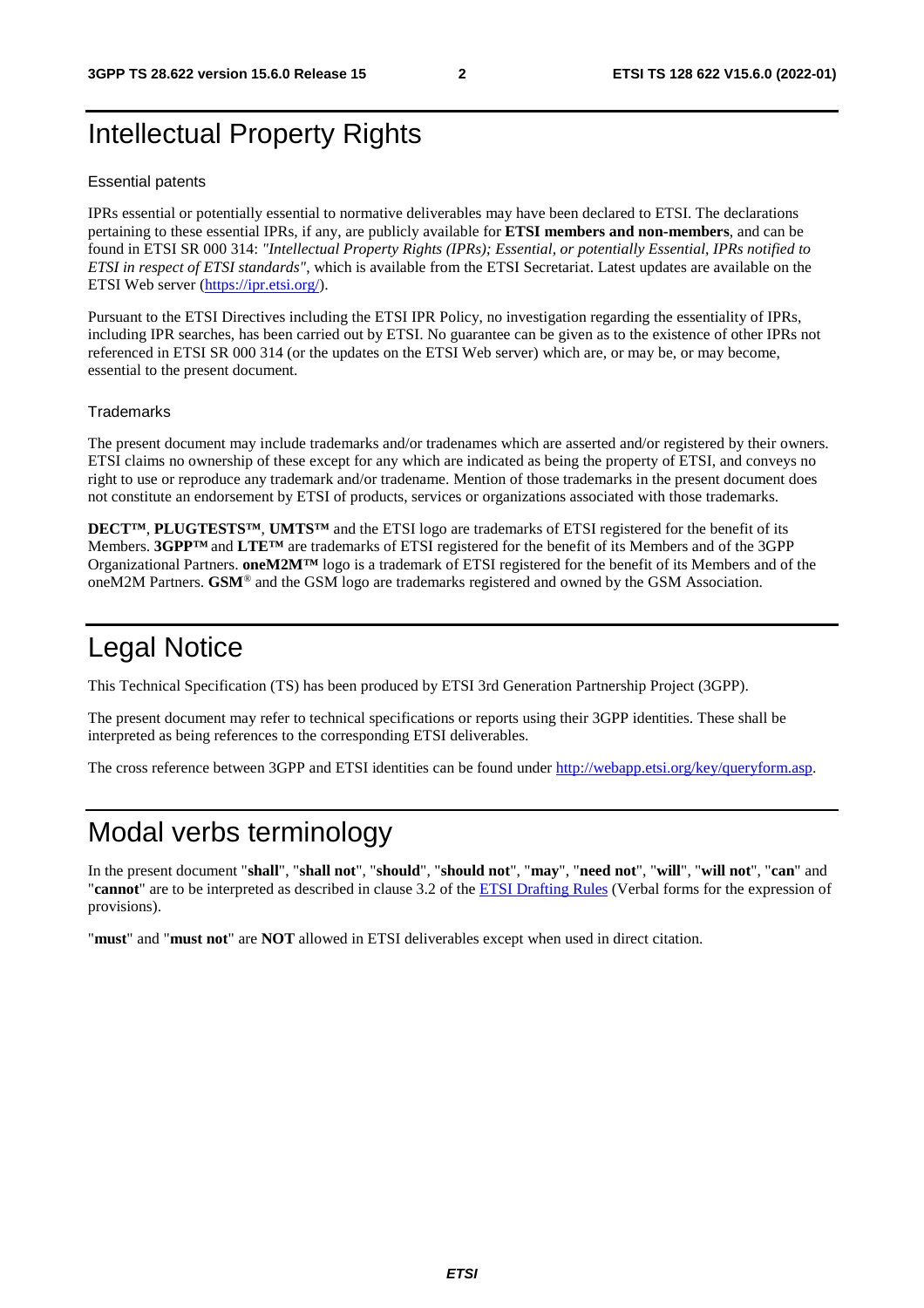$\mathbf{3}$ 

## Contents

| 1                  |  |  |  |
|--------------------|--|--|--|
| 2                  |  |  |  |
| 3                  |  |  |  |
| 3.1                |  |  |  |
| 3.2                |  |  |  |
| 4                  |  |  |  |
| 4.1                |  |  |  |
| 4.2                |  |  |  |
| 4.2.1              |  |  |  |
| 4.2.2              |  |  |  |
| 4.3                |  |  |  |
| 4.3.1              |  |  |  |
| 4.3.1.1            |  |  |  |
| 4.3.1.2            |  |  |  |
| 4.3.1.3            |  |  |  |
| 4.3.1.4            |  |  |  |
| 4.3.2              |  |  |  |
| 4.3.2.1            |  |  |  |
| 4.3.2.2            |  |  |  |
| 4.3.2.3            |  |  |  |
| 4.3.2.4            |  |  |  |
| 4.3.3              |  |  |  |
| 4.3.3.1            |  |  |  |
| 4.3.3.2            |  |  |  |
| 4.3.3.3            |  |  |  |
| 4.3.3.4            |  |  |  |
| 4.3.4              |  |  |  |
| 4.3.4.1            |  |  |  |
| 4.3.4.2            |  |  |  |
| 4.3.4.3            |  |  |  |
| 4.3.4.4            |  |  |  |
| 4.3.5              |  |  |  |
| 4.3.5.1            |  |  |  |
| 4.3.5.2            |  |  |  |
| 4.3.5.3<br>4.3.5.4 |  |  |  |
| 4.3.6              |  |  |  |
| 4.3.6.1            |  |  |  |
| 4.3.6.2            |  |  |  |
| 4.3.6.3            |  |  |  |
| 4.3.6.4            |  |  |  |
| 4.3.7              |  |  |  |
| 4.3.7.1            |  |  |  |
| 4.3.7.2            |  |  |  |
| 4.3.7.3            |  |  |  |
| 4.3.7.4            |  |  |  |
| 4.3.8              |  |  |  |
|                    |  |  |  |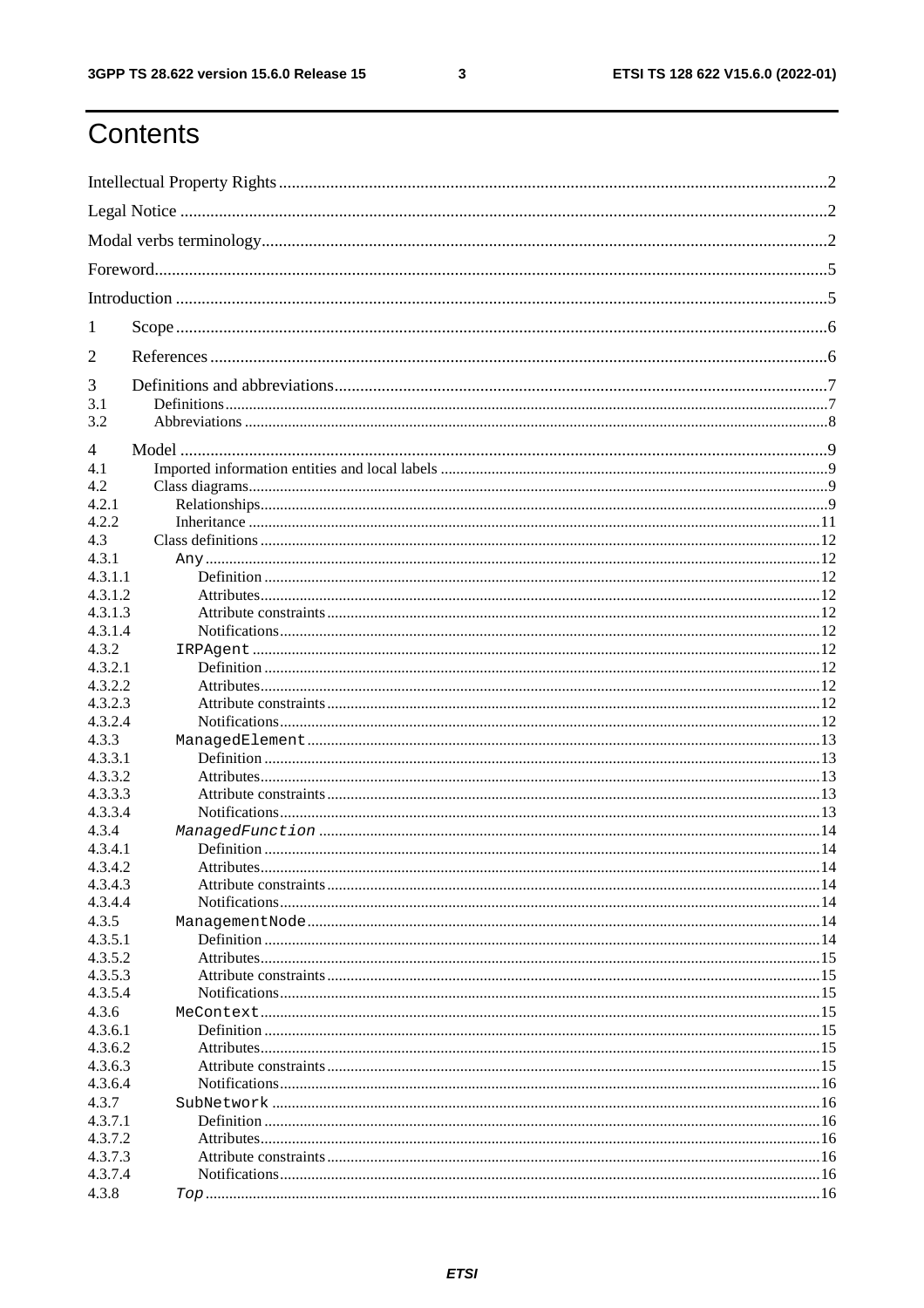#### $\overline{\mathbf{4}}$

|                      | <b>Annex B</b> (informative): |  |
|----------------------|-------------------------------|--|
|                      | <b>Annex A (informative):</b> |  |
| 4.5.2                |                               |  |
| 4.5.1                |                               |  |
| 4.5                  |                               |  |
| 4.4.2                |                               |  |
| 4.4.1                |                               |  |
| 4.4                  |                               |  |
| 4.3.15.4             |                               |  |
| 4.3.15.3             |                               |  |
| 4.3.15.2             |                               |  |
| 4.3.15.1             |                               |  |
| 4.3.15               |                               |  |
|                      |                               |  |
| 4.3.14.3<br>4.3.14.4 |                               |  |
| 4.3.14.2             |                               |  |
|                      |                               |  |
| 4.3.14.1             |                               |  |
| 4.3.14               |                               |  |
| 4.3.13.4             |                               |  |
| 4.3.13.3             |                               |  |
| 4.3.13.2             |                               |  |
| 4.3.13.1             |                               |  |
| 4.3.13               |                               |  |
| 4.3.12.4             |                               |  |
| 4.3.12.3             |                               |  |
| 4.3.12.2             |                               |  |
| 4.3.12.1             |                               |  |
| 4.3.12               |                               |  |
| 4.3.11.4             |                               |  |
| 4.3.11.3             |                               |  |
| 4.3.11.2             |                               |  |
| 4.3.11.1             |                               |  |
| 4.3.11               |                               |  |
| 4.3.10.4             |                               |  |
| 4.3.10.3             |                               |  |
| 4.3.10.2             |                               |  |
| 4.3.10.1             |                               |  |
| 4.3.10               |                               |  |
| 4.3.9.4              |                               |  |
| 4.3.9.3              |                               |  |
| 4.3.9.2              |                               |  |
| 4.3.9.1              |                               |  |
| 4.3.9                |                               |  |
| 4.3.8.4              |                               |  |
| 4.3.8.2<br>4.3.8.3   |                               |  |
|                      |                               |  |
| 4.3.8.1              |                               |  |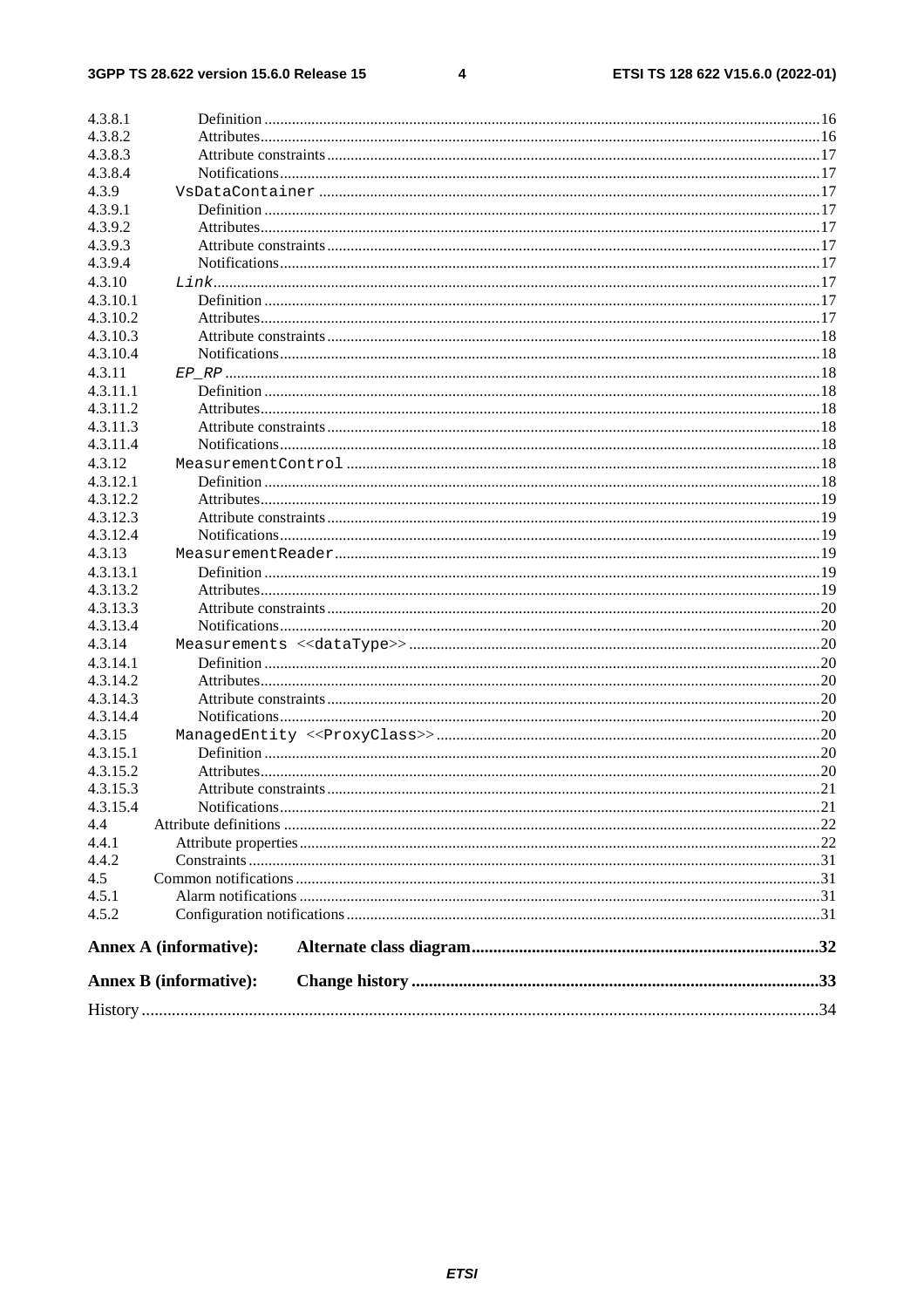## Foreword

This Technical Specification has been produced by the 3rd Generation Partnership Project (3GPP).

The contents of the present document are subject to continuing work within the TSG and may change following formal TSG approval. Should the TSG modify the contents of the present document, it will be re-released by the TSG with an identifying change of release date and an increase in version number as follows:

Version x.y.z

where:

- x the first digit:
	- 1 presented to TSG for information;
	- 2 presented to TSG for approval;
	- 3 or greater indicates TSG approved document under change control.
- y the second digit is incremented for all changes of substance, i.e. technical enhancements, corrections, updates, etc.
- z the third digit is incremented when editorial only changes have been incorporated in the document.

## Introduction

The present document is part of a TS-family covering the 3<sup>rd</sup> Generation Partnership Project; Technical Specification Group Services and System Aspects; Telecommunication management; as identified below:

28.621 Generic Network Resource Model (NRM) Integration Reference Point (IRP); Requirements;

#### **28.622 Generic Network Resource Model (NRM) Integration Reference Point (IRP); Information Service (IS) ;**

28.623 Generic Network Resource Model (NRM) Integration Reference Point (IRP); Solution Set (SS) definitions.

The interface Itf-N, defined in 3GPP TS 32.102 [2], is built up by a number of Integration Reference Points (IRPs) and a related Name Convention, which realise the functional capabilities over this interface. The basic structure of the IRPs is defined in 3GPP TS 32.150 [4].

The present document is part of a set that has been developed for converged management solutions.

The present document is part of a set that is used for management and orchestration of 5G networks and network slicing.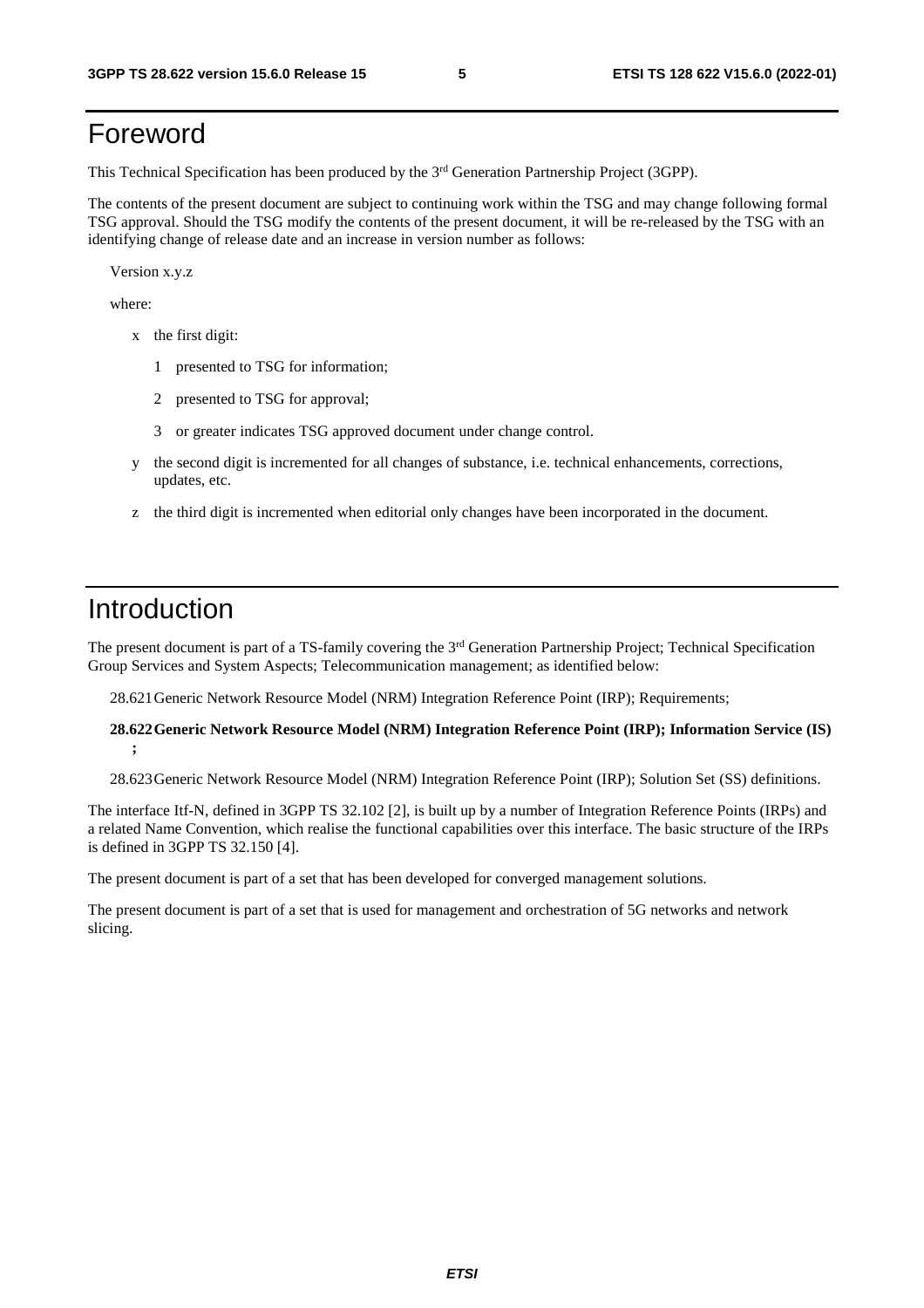## 1 Scope

The present document specifies the Generic network resource information that can be communicated between an IRPAgent and an IRPManager in the deployment scenarios using IRP framework as defined in TS 32.102 [2], or between an MnS producer and MnS consumer in deployment scenarios using the Service Based Management Architecture (SBMA) as defined in TS 28.533 [32], for telecommunication network management purposes, including management of converged networks and networks that include virtualized network functions.

This document specifies the semantics of information object class attributes and relations visible across the reference point in a protocol and technology neutral way. It does not define their syntax and encoding.

This document supports the Federated Network Information Model (FNIM) concept described in [8] in that the relevant Information Object Class (IOC)s defined in this specification are directly or indirectly inherited from those specified in the Umbrella Information Model (UIM) of [9].

## 2 References

The following documents contain provisions which, through reference in this text, constitute provisions of the present document.

- References are either specific (identified by date of publication, edition number, version number, etc.) or non-specific.
- For a specific reference, subsequent revisions do not apply.
- For a non-specific reference, the latest version applies. In the case of a reference to a 3GPP document (including a GSM document), a non-specific reference implicitly refers to the latest version of that document *in the same Release as the present document*.
- [1] 3GPP TS 32.101: "Telecommunication management; Principles and high level requirements".
- [2] 3GPP TS 32.102: "Telecommunication management; Architecture".
- [3] 3GPP TS 32.302: "Telecommunication management; Configuration Management (CM); Notification Integration Reference Point (IRP): Information Service (IS)".
- [4] 3GPP TS 32.150: "Telecommunication management; Integration Reference Point (IRP) Concept and Definitions".
- [5] 3GPP TS 23.003: "Technical Specification Group Core Network and Terminals; Numbering, addressing and identification"
- [6] 3GPP TS 32.532: " Telecommunication management; Software Management Integration Reference Point (IRP); Information Service (IS) "
- [7] ITU-T Recommendation X.710 (1991): "Common Management Information Service Definition for CCITT Applications".
- [8] TS 32.107: "Telecommunication management; Fixed Mobile Convergence (FMC) Federated Network Information Model (FNIM)"
- [9] TS 28.620: "Telecommunication management; Fixed Mobile Convergence (FMC) Federated Network Information Model (FNIM) Umbrella Information Model (UIM)"
- [10] TS 32.156: "Telecommunication management; Fixed Mobile Convergence (FMC) Model Repertoire"
- [11] 3GPP TS 32.111-2: "Telecommunication management; Fault Management; Part 2: Alarm Integration Reference Point (IRP): Information Service (IS)".
- [12] 3GPP TS 32.662: "Telecommunication management; Configuration Management (CM); Kernel CM Information Service (IS)".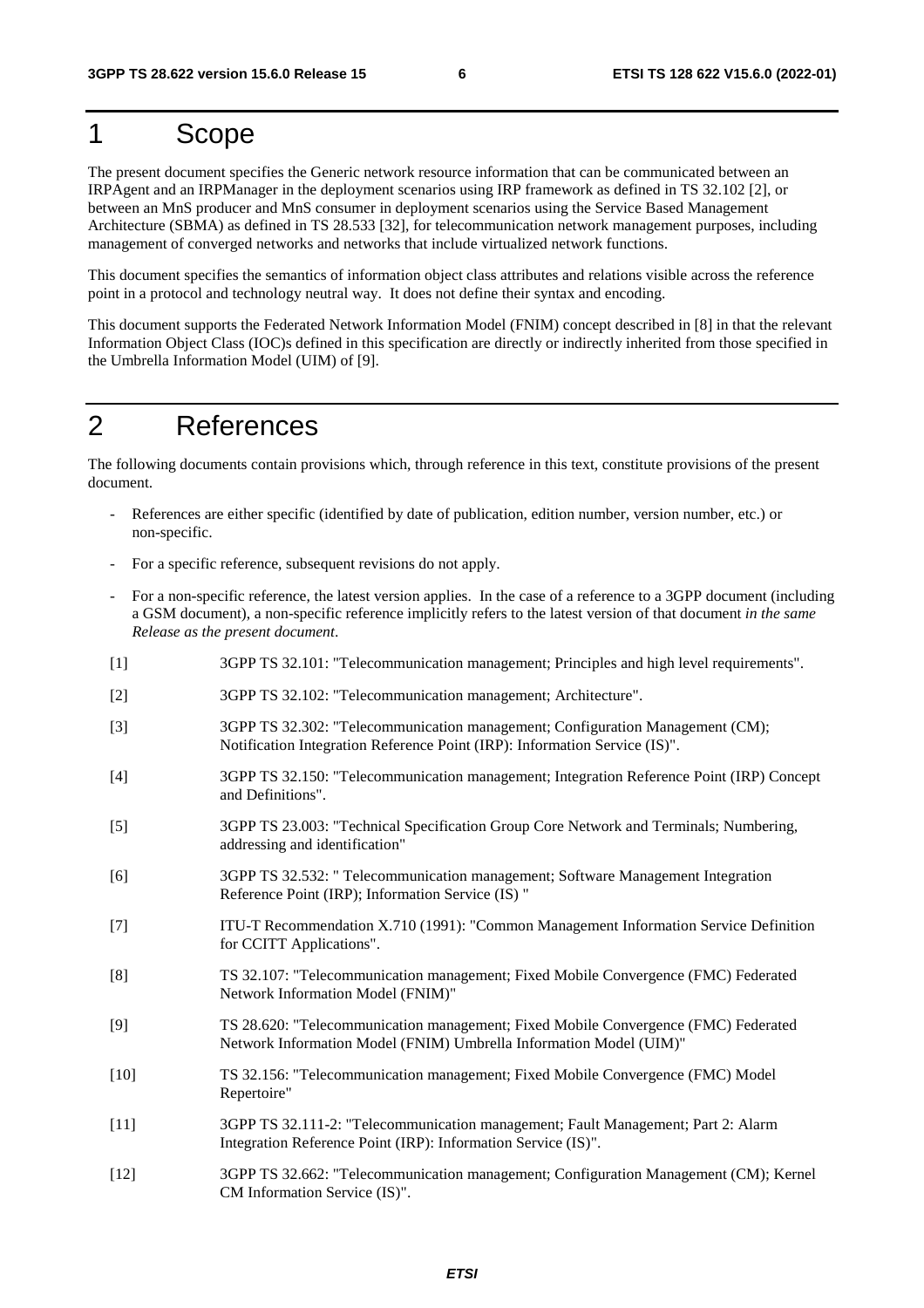| $[13]$ | 3GPP TS 32.300: "Telecommunication management; Configuration Management (CM); Name<br>convention for Managed Objects".                                                                                                                                                                                                    |
|--------|---------------------------------------------------------------------------------------------------------------------------------------------------------------------------------------------------------------------------------------------------------------------------------------------------------------------------|
| $[14]$ | 3GPP TS 32.600: "Telecommunication management; Configuration Management (CM); Concept<br>and high-level requirements".                                                                                                                                                                                                    |
| $[15]$ | ETSI GS NFV 003 V1.1.1: "Network Functions Virtualisation (NFV); Terminology for Main<br>Concepts in NFV".                                                                                                                                                                                                                |
| $[16]$ | ETSI GS NFV-IFA 008 v2.1.1: "Network Functions Virtualisation (NFV); Management and<br>Orchestration; Ve-Vnfm reference point - Interface and Information Model Specification".                                                                                                                                           |
| $[17]$ | ETSI GS NFV-IFA 015 v2.1.2: "Network Functions Virtualisation (NFV); Management and<br>Orchestration; Report on NFV Information Model".                                                                                                                                                                                   |
| $[18]$ | ETSI ES 202 336-12 V1.1.1: "Environmental Engineering (EE); Monitoring and control interface<br>for infrastructure equipment (power, cooling and building environment systems used in<br>telecommunication networks); Part 12: ICT equipment power, energy and environmental<br>parameters monitoring information model". |
| $[19]$ | ITU-T Recommendation X.731: "Information technology - Open Systems Interconnection -<br>Systems Management: State management function".                                                                                                                                                                                   |
| $[20]$ | 3GPP TS 28.552: "Management and orchestration; 5G performance measurements".                                                                                                                                                                                                                                              |
| $[21]$ | 3GPP TS 28.625: "State Management Data Definition Integration Reference Point (IRP);<br>Information Service (IS) ".                                                                                                                                                                                                       |
| $[22]$ | 3GPP TR 21.905: "Vocabulary for 3GPP Specifications".                                                                                                                                                                                                                                                                     |

## 3 Definitions and abbreviations

## 3.1 Definitions

For the purposes of the present document, the abbreviations given in 3GPP TR 21.905 [22], 3GPP TS 32.101 [1], 3GPP TS 32.102 [2], 3GPP TS 32.150 [4] and 3GPP TS 32.600 [14] and the following apply. An abbreviation defined in the present document takes precedence over the definition of the same abbreviation, if any, in 3GPP TR 21.905 [22], 3GPP TS 32.101 [1], 3GPP TS 32.102 [2], 3GPP TS 32.150 [4] and 3GPP TS 32.600 [14].

**Association**: In general it is used to model relationships between Managed Objects. Associations can be implemented in several ways, such as:

- 1) name bindings,
- 2) reference attributes, and
- 3) association objects.

This IRP stipulates that name containment associations shall be expressed through name bindings, but it does not stipulate the implementation for other types of associations as a general rule. These are specified as separate entities in the object models (UML diagrams). Currently however, all (non-containment) associations are modelled by means of reference attributes of the participating MOs.

**Information Object Class (IOC):** An IOC represents the management aspect of a network resource. It describes the information that can be passed/used in management interfaces. Their representations are technology agnostic software objects. IOC has attributes that represents the various properties of the class of objects. See the term "attribute" defined in [10]. Furthermore, IOC can support operations providing network management services invocable on demand for that class of objects. An IOC may support notifications that report event occurrences relevant for that class of objects. It is modelled using the stereotype "Class" in the UML meta-model. See TS 32.156 [10] for additional information on IOC.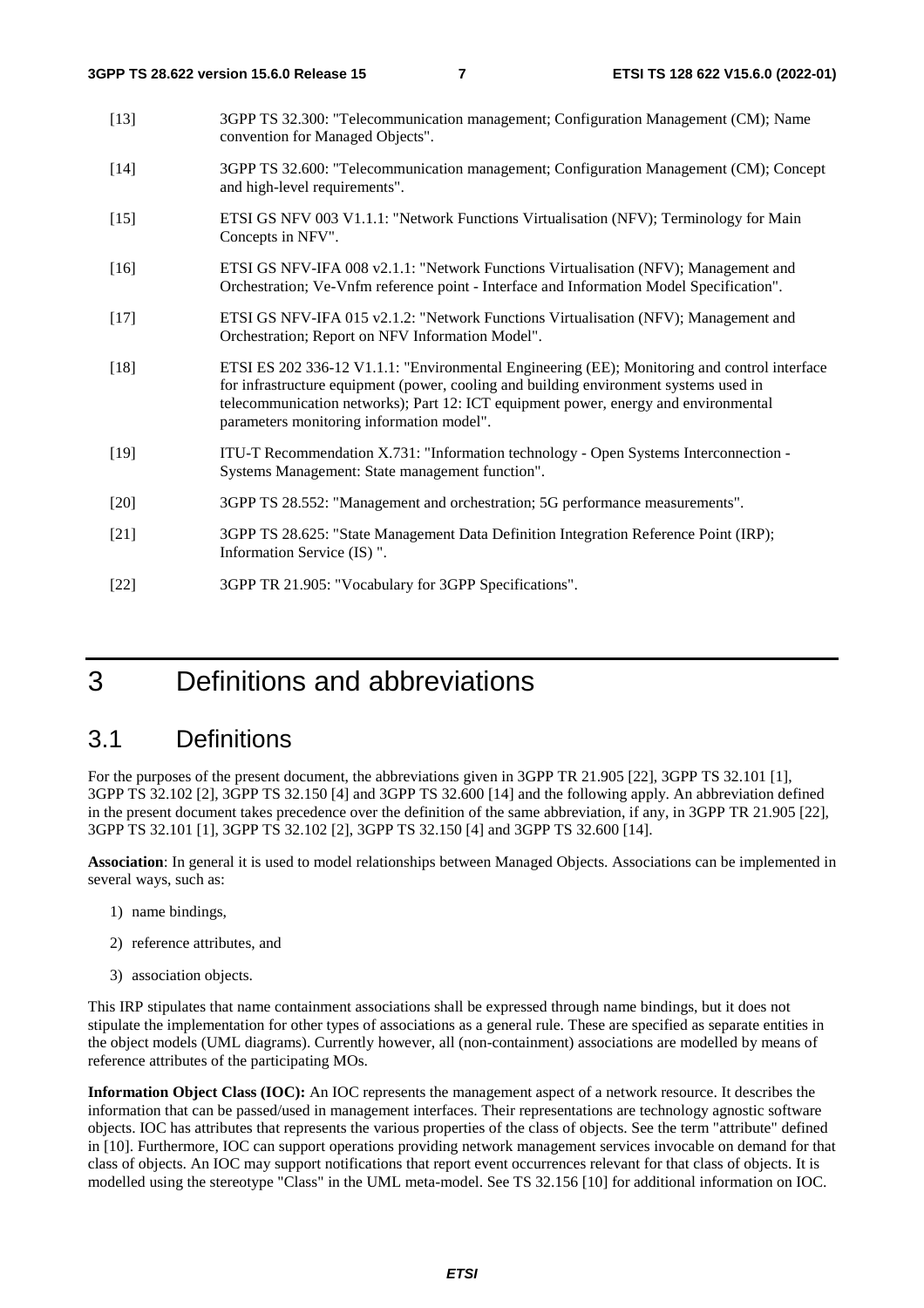**Managed Object (MO)**: A MO is an instance of a Managed Object Class (MOC) representing the management aspects of a network resource. Its representation is a technology specific software object. It is sometimes called MO instance (MOI). The MOC is a class of such technology specific software objects. An MOC is the same as an IOC except that the former is defined in technology specific terms and the latter is defined in technology agnostic terms. MOCs are used/defined in SS level specifications. IOCs are used/defined in IS level specifications.

**Management Information Base (MIB)**: A MIB is an instance of an NRM and has some values on the defined attributes and associations specific for that instance. In the context of the present document, an MIB consists of:

- 1) a Name space (describing the MO containment hierarchy in the MIB through Distinguished Names),
- 2) a number of Managed Objects with their attributes and
- 3) a number of Associations between these MOs. Also note that TMN (ITU-T Recommendation X.710 [7]) defines a concept of a Management Information Tree (also known as a Naming Tree) that corresponds to the name space (containment hierarchy) portion of this MIB definition. Figure 3.1 depicts the relationships between a Name space and a number of participating MOs (the shown association is of a non-containment type)



**Figure 3.1: Relationships between a Name space and a number of participating MOs** 

**Name space**: A name space is a collection of names. The IRP name convention (see 3GPP TS 32.300 [13]) restricts the name space to a hierarchical containment structure, including its simplest form - the one-level, flat name space. All Managed Objects in a MIB are included in the corresponding name space and the MIB/name space shall only support a strict hierarchical containment structure (with one root object). A Managed Object that contains another is said to be the superior (parent); the contained Managed Object is referred to as the subordinate (child). The parent of all MOs in a single name space is called a Local Root. The ultimate parent of all MOs of all managed systems is called the Global Root.

**Network resource:** discrete entity represented by an Information Object Class (IOC) for the purpose of network and service management.

NOTE: A network resource could represent intelligence, information, hardware and software of a telecommunication network.

**Network Resource Model (NRM)**: A collection of IOCs, inclusive of their associations, attributes and operations, representing a set of network resources under management.

## 3.2 Abbreviations

For the purposes of the present document, the abbreviations given in 3GPP TR 21.905 [22] and the following apply. An abbreviation defined in the present document takes precedence over the definition of the same abbreviation, if any, in 3GPP TR 21.905 [22].

| DN          | Distinguished Name (see 3GPP TS 32.300 [13])                                             |
|-------------|------------------------------------------------------------------------------------------|
| <b>IOC</b>  | <b>Information Object Class</b>                                                          |
| MO.         | Managed Object                                                                           |
| <b>MOC</b>  | Managed Object Class                                                                     |
| MOI         | Managed Object Instance                                                                  |
| <b>NFVI</b> | Network Functions Virtualisation Infrastructure (NFVI): Defined in ETSI GS NFV 003 [15]. |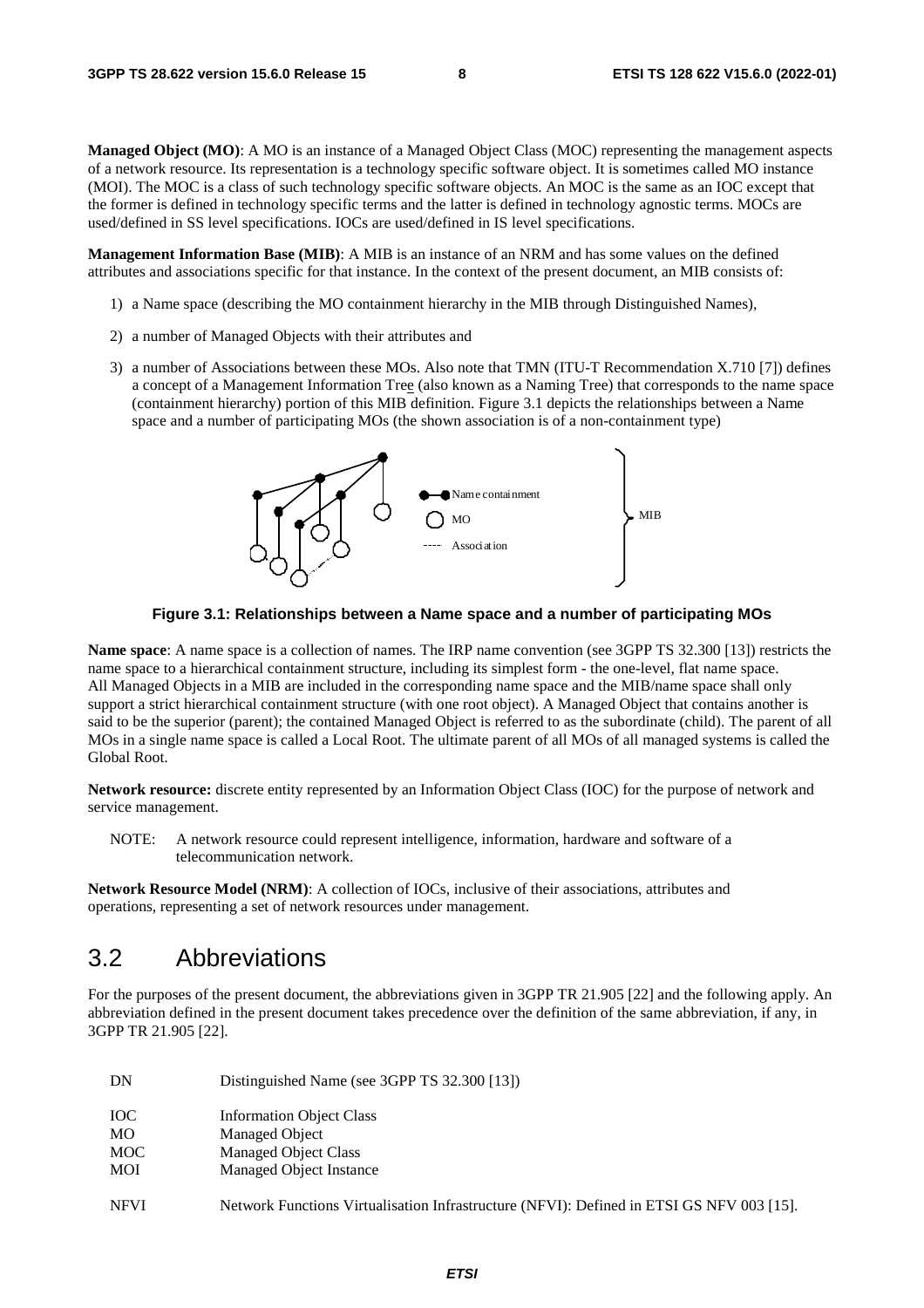RDN Relative Distinguished Name (see 3GPP TS 32.300 [13])

SS Solution Set VNF Virtualised Network Function

## 4 Model

## 4.1 Imported information entities and local labels

| Label reference                                                   | <b>Local label</b>              |
|-------------------------------------------------------------------|---------------------------------|
| 3GPP TS 32.111-2 [11], notification, notifyAckStateChanged        | notifyAckStateChanged           |
| 3GPP TS 32.662 [12], notification, notifyAttributeValueChanged    | notifyAttributeValueChanged     |
| 3GPP TS 32.111-2 [11], notification, notifyChangedAlarm           | notifyChangedAlarm              |
| 3GPP TS 32.111-2 [11], notification, notifyClearedAlarm           | notifyClearedAlarm              |
| 3GPP TS 32.111-2 [11], notification, notifyComments               | notifyComments                  |
| 3GPP TS 32.111-2 [11], notification, notifyNewAlarm               | notifyNewAlarm                  |
| 3GPP TS 32.662 [12], notification, notifyObjectCreation           | notifyObjectCreation            |
| 3GPP TS 32.662 [12], notification, notifyObjectDeletion           | notifyObjectDeletion            |
| 3GPP TS 32.111-2 [11], notification, notifyAlarmListRebuilt       | notifyAlarmListRebuilt          |
| 3GPP TS 32.111-2 [11], notification,                              | notifyPotentialFaultyAlarmList  |
| notifyPotentialFaultyAlarmList                                    |                                 |
| 3GPP TS 32.532 [6], notification, notifyDownloadNESwStatusChanged | notifyDownloadNESwStatusChanged |
| 3GPP TS 32.532 [6], notification, notifyInstallNESwStatusChanged  | notifyInstallNESwStatusChanged  |
| 3GPP TS 32.532 [6], notification, notifyActivateNESwStatusChanged | notifyActivateNESwStatusChanged |
| 3GPP TS 28.620 [9], IOC, Domain                                   | Domain                          |
| 3GPP TS 28.620 [9], IOC, ManagedElement_                          | ManagedElement_                 |
| 3GPP TS 28.620 [9], IOC, Function                                 | Function                        |
| 3GPP TS 28.620 [9], IOC, ManagementSystem_                        | ManagementSystem_               |
| 3GPP TS 28.620 [9], IOC, TopologicalLink_                         | TopologicalLink                 |
| 3GPP TS 28.620 [9], IOC, Top_                                     | $Top_{-}$                       |

## 4.2 Class diagrams

## 4.2.1 Relationships

This clause depicts the set of classes (e.g. IOCs) that encapsulates the information relevant for this IRP. This clause provides the overview of the relationships of relevant classes in UML. Subsequent clauses provide more detailed specification of various aspects of these classes.

The following figure shows the containment/naming hierarchy and the associations of the classes defined in the present document. See Annex A of a class diagram that combines this figure with Figure 1 of [2], the class diagram of UIM.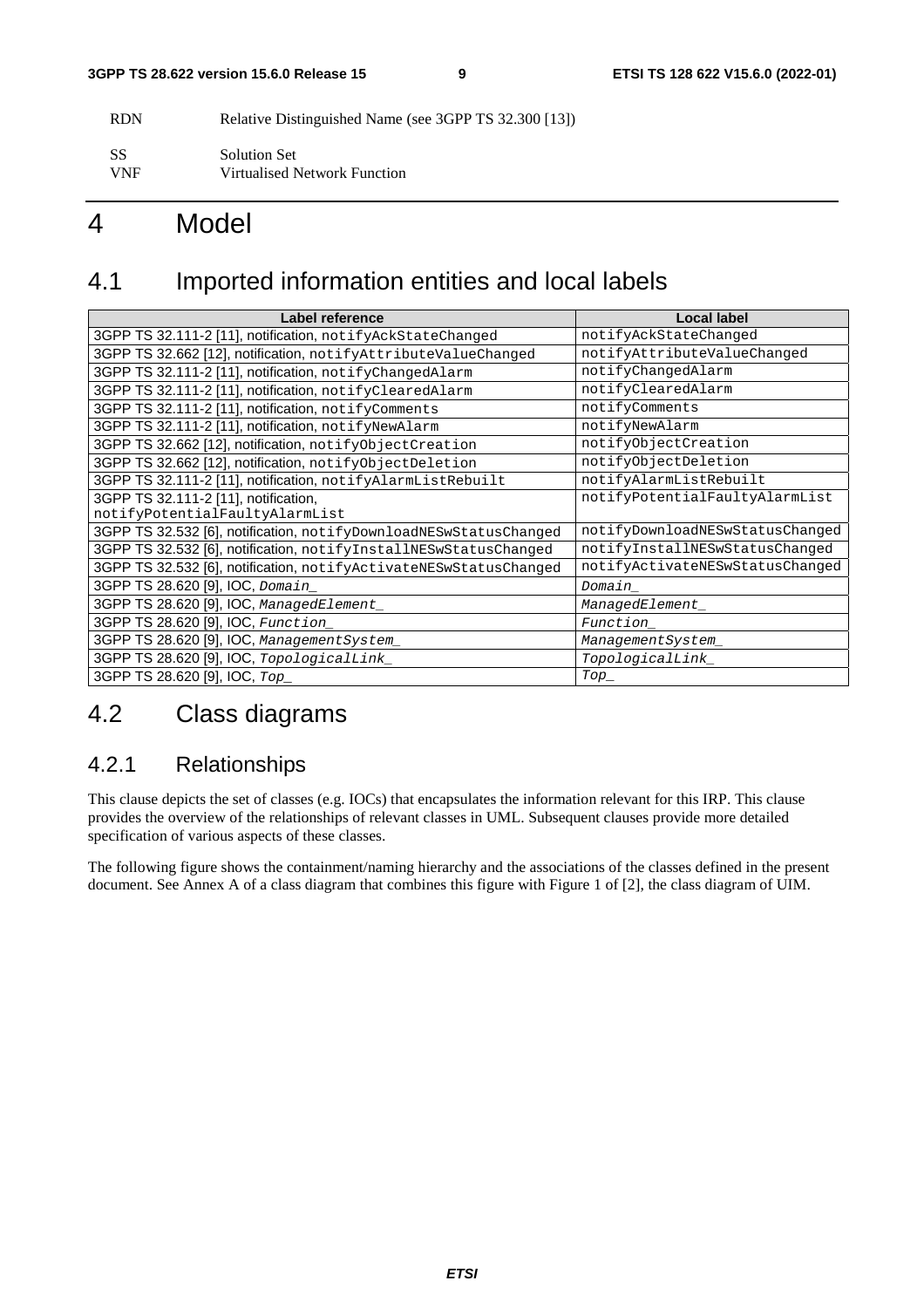

|            | NOTE 1: ManagedElement may be contained either                                                                           |
|------------|--------------------------------------------------------------------------------------------------------------------------|
|            | -in a SubNetwork (since SubNetwork inherits from Domain_ and ManagedElement inherits from ManagedElement_                |
|            | and <i>Domain</i> name-contained <i>ManagedElement</i> as observed in the figure of Annex A) or                          |
|            | -in a MeContext instance as observed by the above figure or in the figure of Annex A.                                    |
|            | This either-or relation cannot be shown by using an {xor} constraint in the above figure.                                |
|            | ManagedElement may also have no parent instance at all.                                                                  |
|            | NOTE 2: Each instance of the VsDataContainer shall only be contained under one IOC. The VsDataContainer can be           |
|            | contained under IOCs defined in other NRMs.                                                                              |
|            | NOTE 3: If the configuration contains several instances of SubNetwork, exactly one SubNetwork instance shall directly or |
|            | indirectly contain all the other SubNetwork instances.                                                                   |
| NOTE 4:    | The SubNetwork instance not contained in any other instance of SubNetwork is referred to as "the root                    |
|            | SubNetwork instance".                                                                                                    |
| NOTE $5$ : | Management Node shall be contained in the root SubNetwork instance.                                                      |
| NOTE 6:    | If contained in a SubNetwork instance, IRPAgent shall be contained in the root SubNetwork instance.                      |
|            |                                                                                                                          |

NOTE 7: For a clarification on the choice of containment of the IRPAgent (since it has three possible parents), see the def. of IRPAgent.

#### **Figure 4.2.1-1: Containment/Naming and Association NRM fragment**

Each Managed Object is identified with a Distinguished Name (DN) according to 3GPP TS 32.300 [13] that expresses its containment hierarchy. As an example, the DN of a ManagedElement instance could have a format like:

SubNetwork=Sweden,MeContext =MEC-Gbg-1, ManagedElement=RNC-Gbg-1.

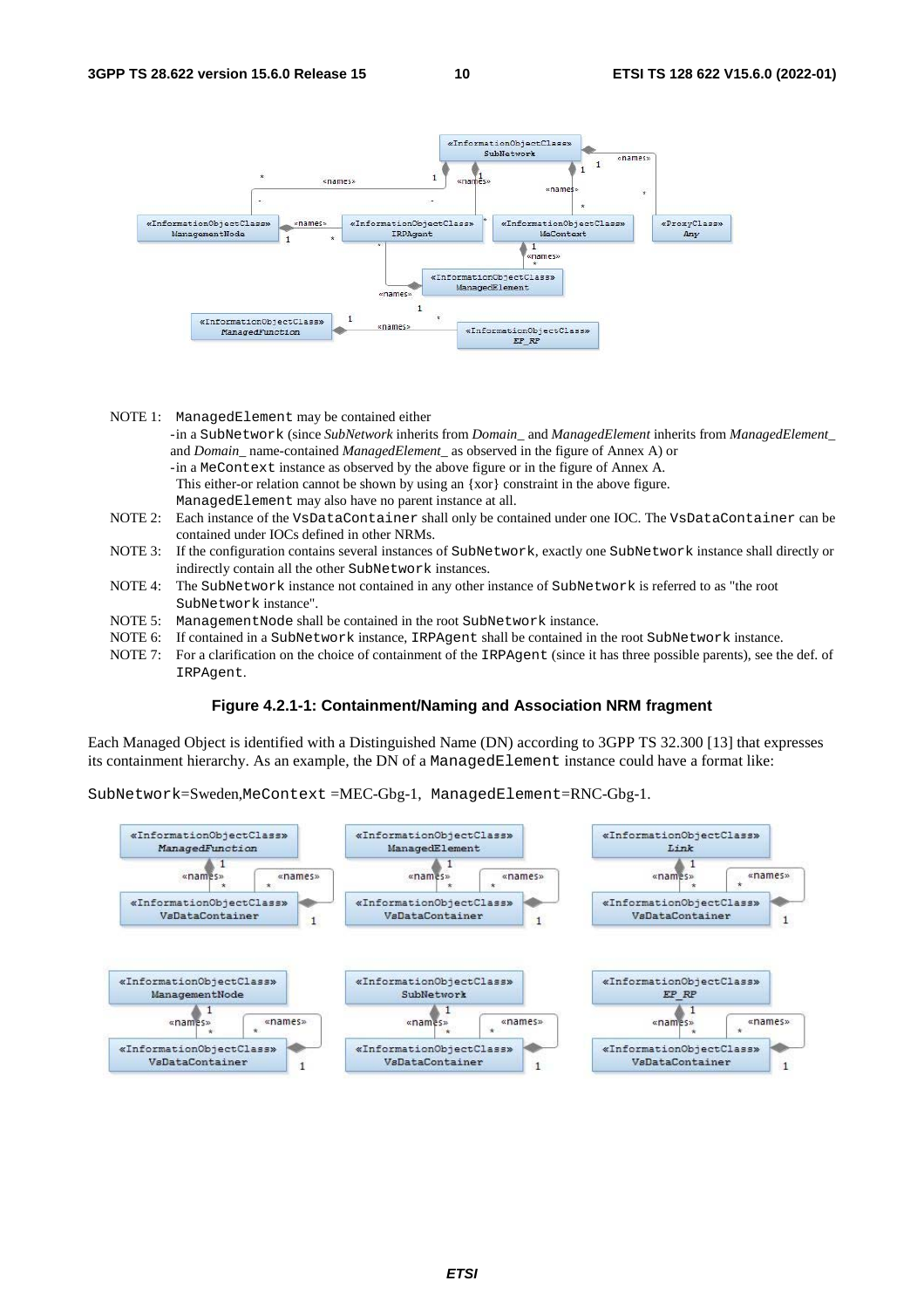- NOTE 8: Each instance of the VsDataContainer shall only be contained under one IOC. The VsDataContainer can be contained under IOCs defined in other NRMs by virtue of inheritance from the GENERIC NRM.
- NOTE 9: The VsDataContainer is only used for the Bulk CM IRP.

#### **Figure 4.2.1-2: VsDataContainer Containment/Naming and Association in GENERIC NRM diagram**



**Figure 4.2.1-3: PM NRM fragment** 

## 4.2.2 Inheritance

This clause depicts the inheritance relationships.



**Figure 4.2.2-1: Inheritance Hierarchy NRM fragment** 



**Figure 4.2.2-2: Inheritance PM NRM fragment**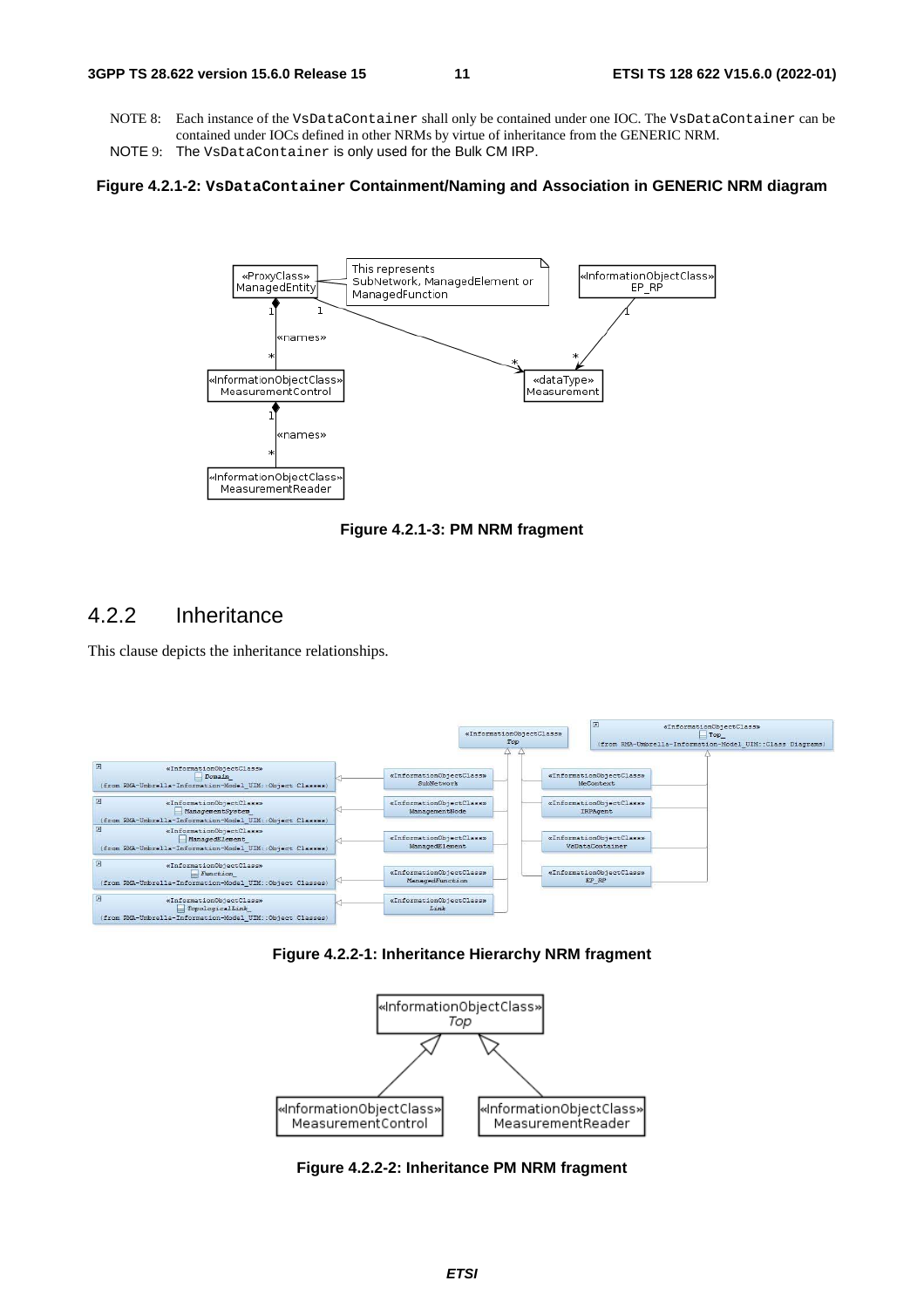## 4.3 Class definitions

## 4.3.1 Any

## 4.3.1.1 Definition

This class represents the classes (e.g. IOC) that are not defined in this specification but are or will be defined in other IRP specification(s).

### 4.3.1.2 Attributes

None

## 4.3.1.3 Attribute constraints

None

## 4.3.1.4 Notifications

This class does not support any notification.

## 4.3.2 IRPAgent

## 4.3.2.1 Definition

This IOC represents the functionality of an IRPAgent. It shall be present. For a definition of IRPAgent, see 3GPP TS 32.102 [2].

The IRPAgent will be contained under an IOC as follows (only one of the options shall be used):

- 1) ManagementNode, if the configuration contains a ManagementNode;
- 2) SubNetwork, if the configuration contains a SubNetwork and no ManagementNode;
- 3) ManagedElement, if the configuration contains no ManagementNode or SubNetwork.

## 4.3.2.2 Attributes

The IRPAgent IOC includes the attributes inherited from Top IOC (defined in TS 28.620 [9]), attributes inherited from Top IOC (defined in clause 4.3.8) and the following attributes:

| <b>Attribute Name</b> | <b>Support Qualifier</b> | isReadable | isWritable | islnvariant | isNotifvable |
|-----------------------|--------------------------|------------|------------|-------------|--------------|
| svstemDN              | M                        | M.         |            |             | МT           |

## 4.3.2.3 Attribute constraints

None

## 4.3.2.4 Notifications

The common notifications defined in clause 4.5 are valid for this IOC, without exceptions or additions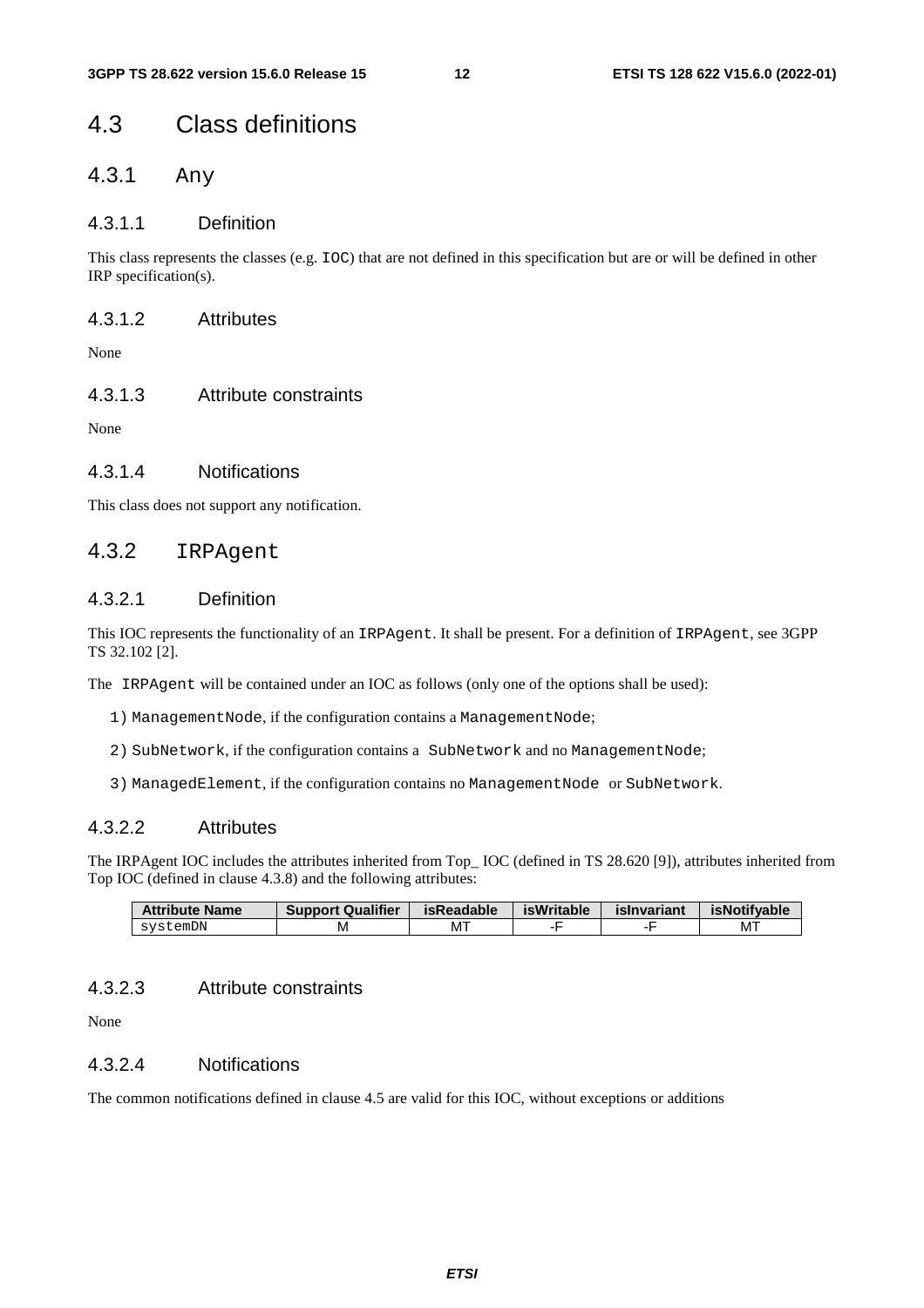## 4.3.3 ManagedElement

## 4.3.3.1 Definition

This IOC represents telecommunications equipment or TMN entities within the telecommunications network providing support and/or service to the subscriber.

An ME communicates with a manager (directly or indirectly) over one or more management interfaces for the purpose of being monitored and/or controlled. MEs may or may not additionally perform element management functionality. An ME contains equipment that may or may not be geographically distributed. An ME is often referred to as a "Network Element".

A telecommunication equipment has software and hardware components. The IOC described above represents the case when the software component is designed to run on dedicated hardware component. In the case when the software is designed to run on ETSI NFV defined NFVI [15], the IOC description would exclude the NFVI component supporting the above mentioned subject software. A ManagedElement may be contained in either a SubNetwork or in a MeContext instance. A single ManagedElement may also exist stand-alone with no parent at all.

The ManagedElement IOC may be used to represent combined ME functionality (as indicated by the managedElementType attribute and the contained instances of different functional IOCs).

Single function ManagedElement IOC instances will have a 1..1 containment relationship to a function IOC instance (in this context a function IOC instance is an instance of an IOC derived from the ManagedFunction IOC). Multiple function ManagedElement instances will have a 1..N containment relationship to function IOC instances.

NOTE: For some specific functional IOCs a 1..N containment relationship is permitted. The specific functional entities are identified in the NRMs that define subclasses of ManagedFunction.

## 4.3.3.2 Attributes

The ManagedElement IOC includes the attributes inherited from ManagedElement\_IOC (defined in TS 28.620 [9]), attributes inherited from Top IOC (defined in clause 4.3.8) and the following attributes:

| <b>Attribute Name</b> | Support Qualifier   is Readable   is Writable |  | islnvariant lisNotifvable |
|-----------------------|-----------------------------------------------|--|---------------------------|
| vendorName            | M                                             |  |                           |
| luserDefinedState     | М                                             |  |                           |
| swVersion             | М                                             |  |                           |
| priorityLabel         |                                               |  |                           |
| measurementsList      | м                                             |  |                           |

### 4.3.3.3 Attribute constraints

| <b>Name</b>                               | <b>Definition</b>                                                                                                                                     |
|-------------------------------------------|-------------------------------------------------------------------------------------------------------------------------------------------------------|
| dnPrefix (inherited) Support<br>Qualifier | Condition: The ManagedElement instance is the local root instance of<br>the MIB; otherwise, the attribute shall be absent or carry no<br>information. |

## 4.3.3.4 Notifications

The common notifications defined in clause 4.5 are valid for this IOC. In addition, the following set of notifications is also valid.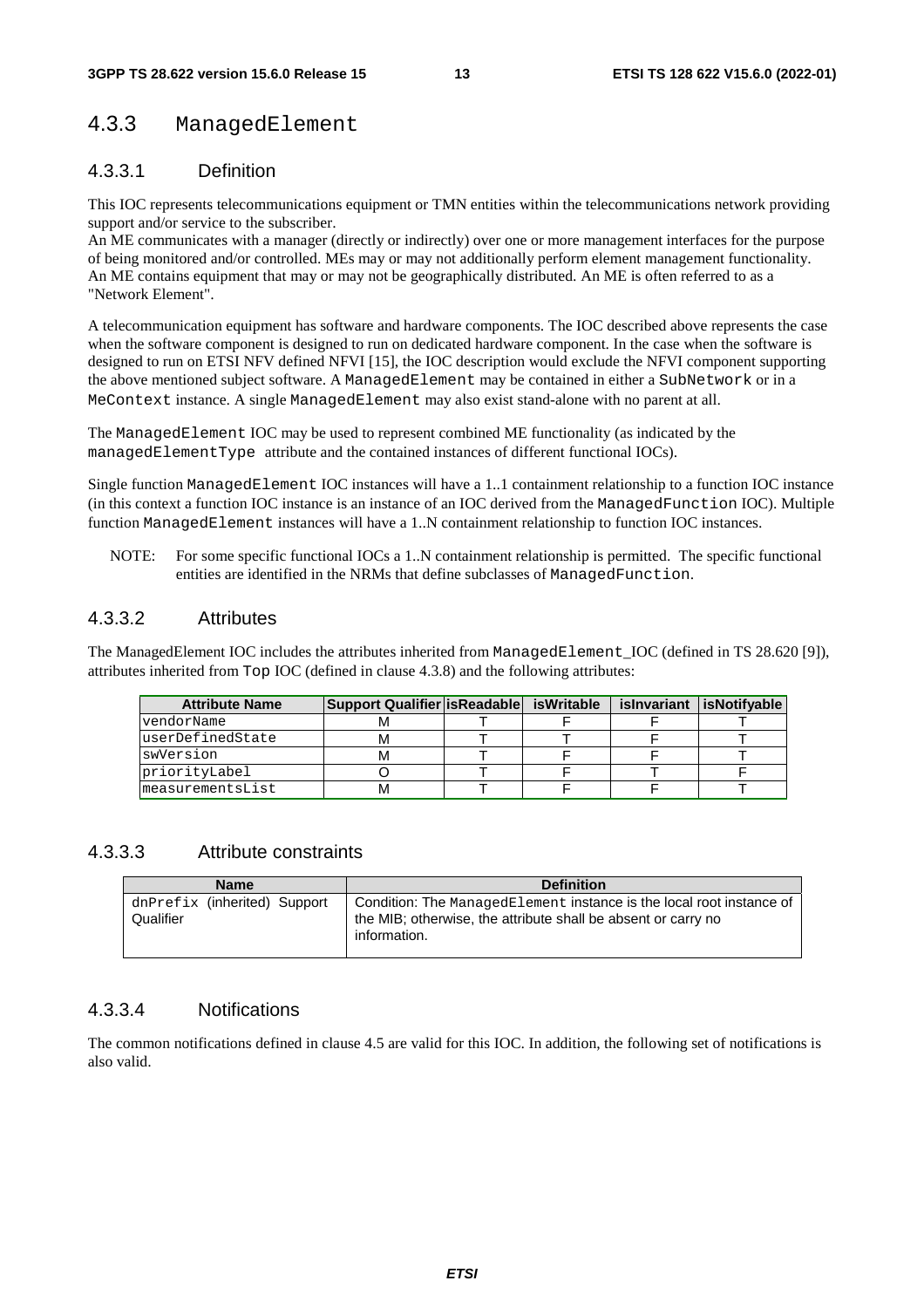| <b>Name</b>                     | Qualifier                                        | <b>Notes</b> |
|---------------------------------|--------------------------------------------------|--------------|
| notifyDownloadNESwStatusChanged | See Software Management IRP (3GPP TS 32.532 [6]) |              |
| notifyInstallNESwStatusChanged  | See Software Management IRP (3GPP TS 32.532 [6]) |              |
| notifyActivateNESwStatusChanged | See Software Management IRP (3GPP TS 32.532 [6]) |              |

## 4.3.4 *ManagedFunction*

## 4.3.4.1 Definition

This IOC is provided for sub-classing only. It provides attribute(s) that are common to functional IOCs. Note that a ManagedElement may contain several managed functions. The ManagedFunction may be extended in the future if more common characteristics to functional objects are identified.

This IOC can represent a telecommunication function either realized by software running on dedicated hardware or realized by software running on NFVI. Each ManagedFunction instance communicates with a manager (directly or indirectly) over one or more management interfaces exposed via its containing ME instance.

#### 4.3.4.2 Attributes

The ManagedFunction IOC includes the attributes inherited from Function\_IOC (defined in TS 28.620 [9]), attributes inherited from Top IOC (defined in clause 4.3.8) and the following attributes:

| <b>Attribute Name</b> | Support Qualifier   isReadable   isWritable |  | lislnyariant | <b>lisNotifvable</b> |
|-----------------------|---------------------------------------------|--|--------------|----------------------|
| vnfParametersList     | CМ                                          |  |              |                      |
| peeParametersList     | СM                                          |  |              |                      |
| priorityLabel         |                                             |  |              |                      |
| measurementsList      |                                             |  |              |                      |

## 4.3.4.3 Attribute constraints

| <b>Name</b>              | <b>Definition</b>                                                           |
|--------------------------|-----------------------------------------------------------------------------|
| vnfParametersList        | Condition: The ManagedFunction instance is realized by one or more VNF      |
| <b>Support Qualifier</b> | instance(s). Otherwise this attribute shall be absent.                      |
| peeParametersList        | Condition: The control and monitoring of PEE parameters is supported by the |
| <b>Support Qualifier</b> | ManagedFunction or sub-class instance.                                      |

## 4.3.4.4 Notifications

There is no notification defined.

## 4.3.5 ManagementNode

### 4.3.5.1 Definition

This IOC represents a telecommunications management system (EM) within the TMN that contains functionality for managing a number of ManagedElements (MEs). The management system communicates with the MEs directly or indirectly over one or more interfaces for the purpose of monitoring and/or controlling these MEs.

This class has similar characteristics as the ManagedElement. The main difference between these two classes is that the ManagementNode has a special association to the managed elements that it is responsible for managing.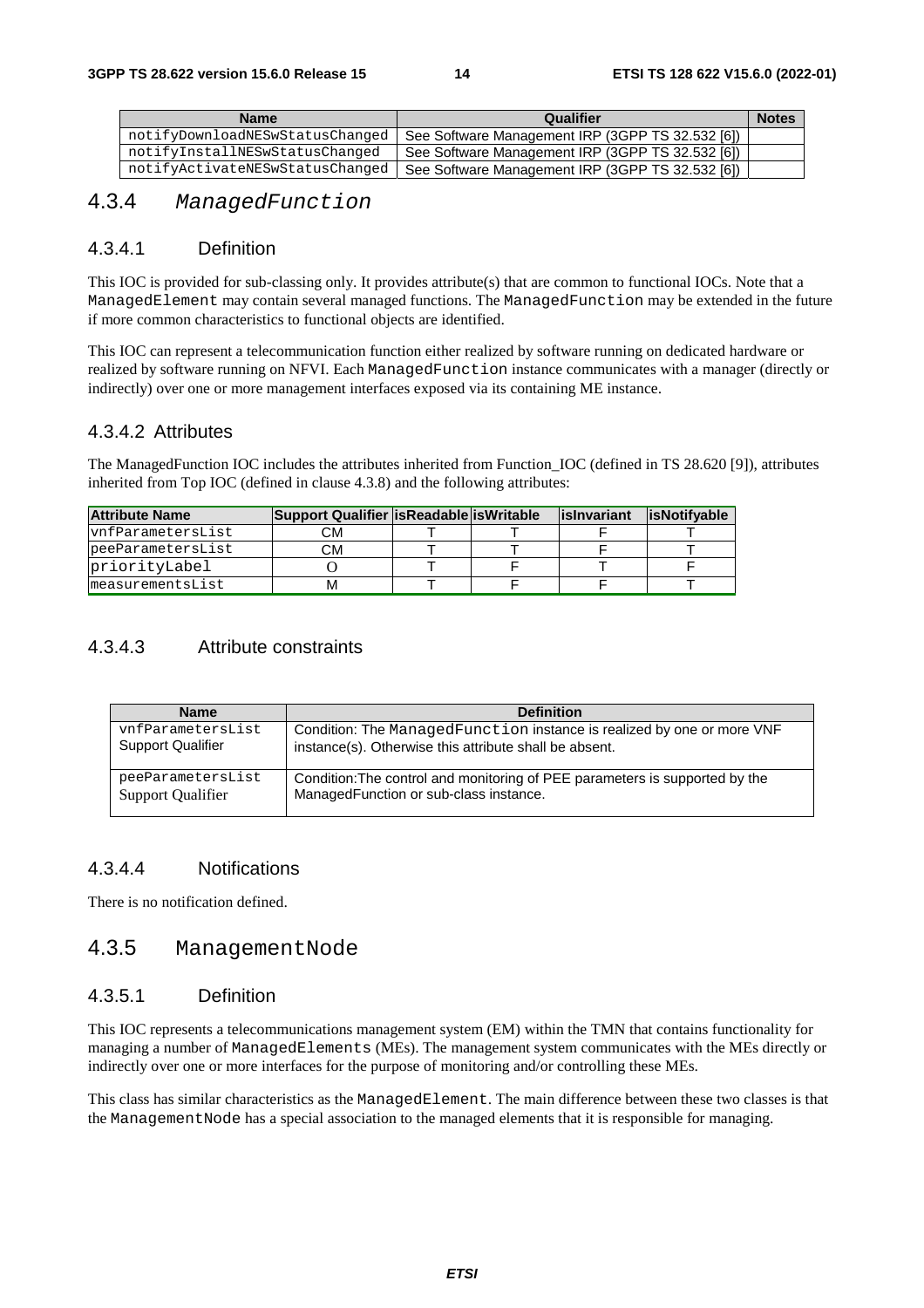## 4.3.5.2 Attributes

The ManagementNode IOC includes the attributes inherited from ManagementSystem\_ IOC (defined in TS 28.620 [9]), attributes inherited from Top IOC (defined in clause 4.3.8) and the following attributes:

| <b>Attribute Name</b> | <b>Support Qualifier</b> | isReadable   isWritable   isInvariant   isNotifvable |  |  |
|-----------------------|--------------------------|------------------------------------------------------|--|--|
| vendorName            |                          |                                                      |  |  |
| luserDefinedState     |                          |                                                      |  |  |
| llocationName         |                          |                                                      |  |  |
| swVersion             |                          |                                                      |  |  |

## 4.3.5.3 Attribute constraints

None

#### 4.3.5.4 Notifications

The common notifications defined in clause 4.5 are valid for this IOC, without exceptions or additions.

## 4.3.6 MeContext

### 4.3.6.1 Definition

This IOC is introduced for naming purposes. It may support creation of unique DNs in scenarios when some MEs have the same RDNs due to the fact that they have been manufacturer pre-configured.

If some MEs have the same RDNs (for the above mentioned reason) and they are contained in the same SubNetwork instance, some measure shall be taken in order to assure the global uniqueness of DNs for all IOC instances under those MEs. One way could be to set different dnPrefix for those NEs, but that would require either that:

- a) all LDNs or DNs are locally modified using the new dnPrefix for the upper portion of the DNs, or
- b) a mapping (translation) of the old LDNs or DNs to the new DNs every time they are used externally, e.g. in alarm notifications.

As both the two alternatives above may involve unacceptable drawbacks (as the old RDNs for the MEs then would have to be changed or mapped to new values), using MeContext offers a new alternative to resolve the DN creation. Using MeContext as part of the naming tree (and thus the DN) means that the dnPrefix, including a unique MeContext for each ME, may be directly concatenated with the LDNs, without any need to change or map the existing ME RDNs to new values.

MeContext have 0..N instances. It may exist even if no SubNetwork exists. Every instance of MeContext contains exactly one ManagedElement during steady-state operations.

#### 4.3.6.2 Attributes

The MeContext IOC includes the attributes inherited from Top\_ IOC (defined in TS 28.620 [9]), attributes inherited from Top IOC (defined in clause 4.3.8) and the following attributes:

|          | Attribute Name   Support Qualifier   isReadable   isWritable   isInvariant   isNotifyable |   |  |  |
|----------|-------------------------------------------------------------------------------------------|---|--|--|
| dnPrefix | CМ                                                                                        | М |  |  |

### 4.3.6.3 Attribute constraints

| <b>Name</b>      | <b>Definition</b>                                                           |
|------------------|-----------------------------------------------------------------------------|
| dnPrefix Support | Condition: The instance of MeContext is the local root instance of the MIB. |
| Qualifier        | Otherwise the attribute shall be absent or carry no information.            |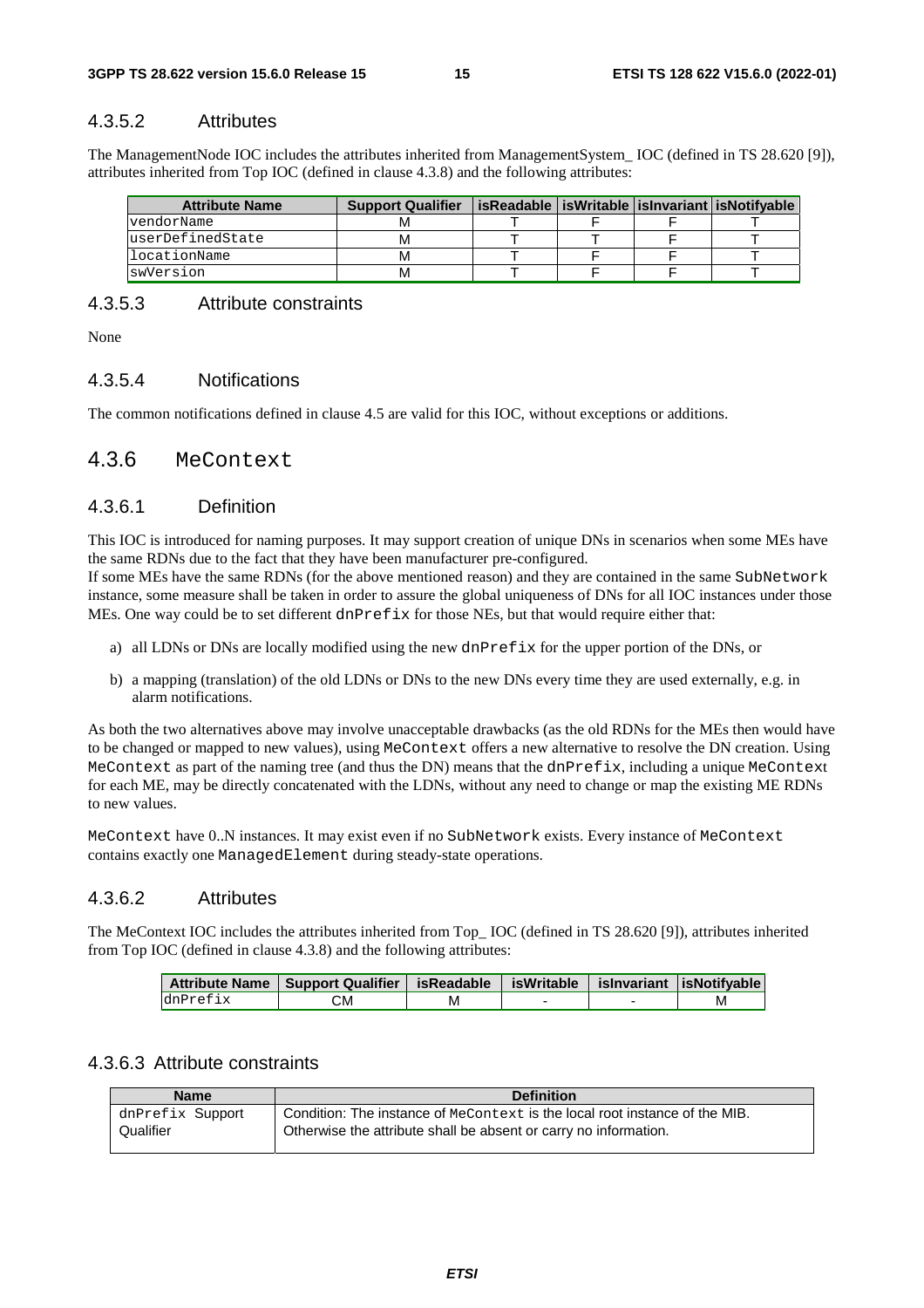## 4.3.6.4 Notifications

The common notifications defined in clause 4.5 are valid for this IOC, without exceptions or additions.

## 4.3.7 SubNetwork

## 4.3.7.1 Definition

This IOC represents a set of managed entities.There may be zero or more instances of a SubNetwork. It shall be present if either a ManagementNode or multiple ManagedElements are present (i.e. ManagementNode and multiple ManagedElement instances shall have SubNetwork as parent).

The SubNetwork instance not contained in any other instance of SubNetwork is referred to as "the root SubNetwork instance".

## 4.3.7.2 Attributes

The SubNetwork IOC includes the attributes inherited from Domain\_ IOC (defined in TS 28.620 [9]), attributes inherited from Top IOC (defined in clause 4.3.8) and the following attributes:

| <b>Attribute Name</b> | <b>Support Qualifier</b> | <b>isReadable</b> | isWritable | islnvariant  isNotifyable |
|-----------------------|--------------------------|-------------------|------------|---------------------------|
| setOfMcc              | CМ                       |                   |            |                           |
| priorityLabel         |                          |                   |            |                           |
| measurementsList      | М                        |                   |            |                           |

## 4.3.7.3 Attribute constraints

| <b>Name</b>                            | <b>Definition</b>                                                                                                                                   |
|----------------------------------------|-----------------------------------------------------------------------------------------------------------------------------------------------------|
| dnPrefix (inherited) Support Qualifier | Condition: The instance of SubNetwork is the local<br>root instance of the MIB. Otherwise the attribute<br>shall be absent or carry no information. |
| set Of Mcc Support Qualifier           | Condition: There is more than one value in<br>setOfMcc of the SubNetwork, otherwise the<br>support is optional.                                     |

## 4.3.7.4 Notifications

The common notifications defined in clause 4.5 are valid for this IOC, without exceptions or additions

## 4.3.8 *Top*

## 4.3.8.1 Definition

This IOC is provided for sub-classing only. All information object classes defined in all TS that claim to be conformant to 32.102 [2] shall inherit from Top.

## 4.3.8.2 Attributes

| <b>Attribute Name</b> | <b>Support Qualifier</b> | <b>isReadable</b> | isWritable | islnvariant | <b>LisNotifvable</b> |
|-----------------------|--------------------------|-------------------|------------|-------------|----------------------|
| objectClass           | M                        |                   |            |             |                      |
| objectInstance        | M                        |                   |            |             |                      |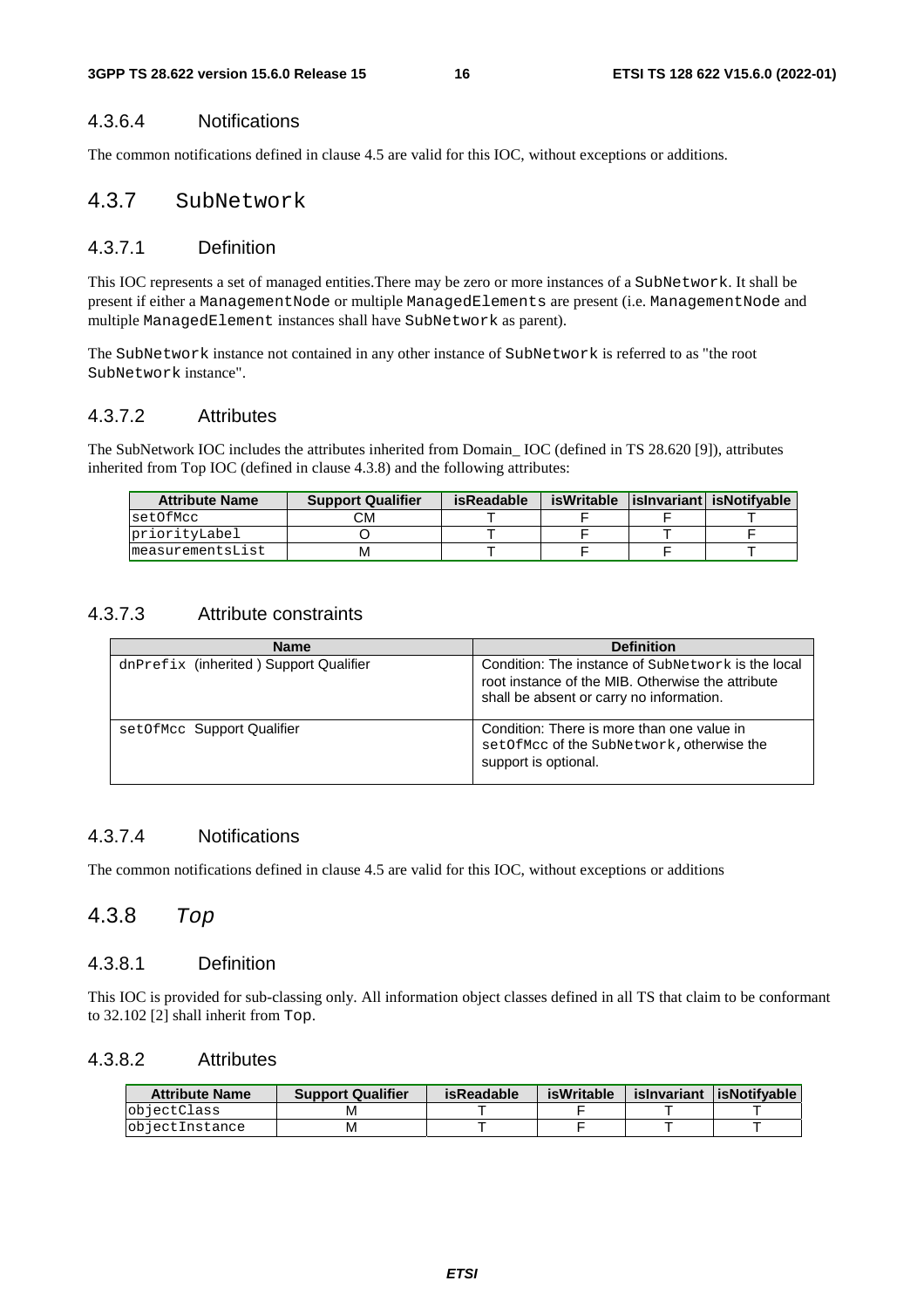## 4.3.8.3 Attribute constraints

None

## 4.3.8.4 Notifications

There is no notification defined.

## 4.3.9 VsDataContainer

## 4.3.9.1 Definition

The VsDataContainer managed object is a container for vendor specific data. The number of instances of the VsDataContainer can differ from vendor to vendor. This IOC shall only be used by the Bulk CM IRP for all the NRMs.

### 4.3.9.2 Attributes

The VsDataContainer IOC includes the attributes inherited from Top\_ IOC (defined in TS 28.620 [9]), attributes inherited from Top IOC (defined in clause 4.3.8) and the following attributes:

| <b>Attribute Name</b>      | <b>Support Qualifier</b> |  | lisReadable isWritable lisInvariant lisNotifvable |
|----------------------------|--------------------------|--|---------------------------------------------------|
| vsDataType                 |                          |  |                                                   |
| vsData                     | M                        |  |                                                   |
| <b>s</b> DataFormatVersion | м                        |  |                                                   |

## 4.3.9.3 Attribute constraints

None

## 4.3.9.4 Notifications

Support for notification on the change of attribute value is vendor-specific.

## 4.3.10 *Link*

## 4.3.10.1 Definition

This IOC is provided for sub-classing only. This IOC represents a communication link or reference point between two network entities. The Link IOC does not indicate whether the represented communication link or reference point is a physical or logical entity.

For the subclasses of Link, the following rules apply:

- 1) The subclass names shall have the form "Link\_<X>\_<Y>", where <X> is a string that represents the IOC at one end of the association related to the particular Link subclass, and  $\langle Y \rangle$  is a string that represents the IOC at the other end of the association. For the order of the two strings,  $\langle X \rangle$  shall come alphabetically before  $\langle Y \rangle$ .
- 2) In case <X> and <Y> are YyyFunction IOCs (inheriting from ManagedFunction and on first level below ManagedElement), the  $\langle X \rangle$  and  $\langle Y \rangle$  strings shall have the same form as the legal values of the managedElementType attribute (see clause 4.5.1), e.g. "Auc". Otherwise <X> and <Y> shall be the full IOC names.

Thus, two valid examples of Link subclass names would be: Link\_As\_Cscf and Link\_Mrfc\_Mrfp.

### 4.3.10.2 Attributes

The Link IOC includes the attributes inherited from TopologicalLink\_ (defined in TS 28.620 [9]), attributes inherited from Top IOC (defined in clause 4.3.8) and the following attributes: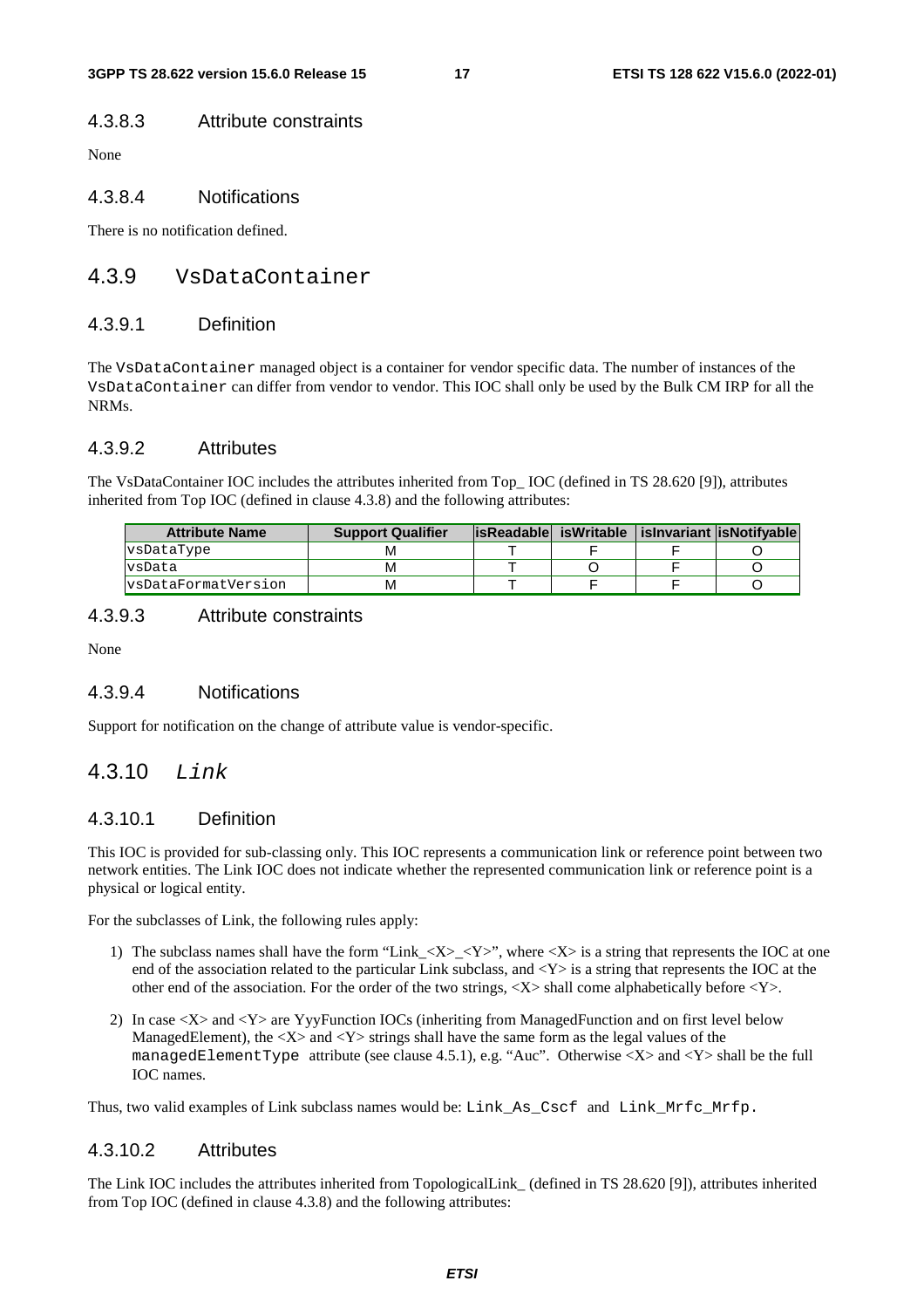| <b>Attribute Name</b> | <b>Support Qualifier</b> | isReadable | isWritable | isInvariant | isNotifvable |
|-----------------------|--------------------------|------------|------------|-------------|--------------|
| luserLabel            |                          |            |            |             |              |
| linkType              |                          |            |            |             |              |
| protocolVersion       |                          |            |            |             |              |

## 4.3.10.3 Attribute constraints

| Name                                                                                           | <b>Definition</b> |
|------------------------------------------------------------------------------------------------|-------------------|
| aEnd and zEnd (inherited from $TopologicalLink$ )   Condition: The property multiplicity is 1. |                   |
| <b>Support Qualifier</b>                                                                       |                   |

## 4.3.10.4 Notifications

The common notifications defined in subclause 4.5 are valid for this IOC, without exceptions or additions

## 4.3.11 *EP\_RP*

#### 4.3.11.1 Definition

This IOC is provided for sub-classing only. This IOC represents an end point of a link used across a reference point between two network entities.

The detailed subclassed IOC, e.g. EP\_X2, will be defined in E-UTRAN NRM IRP, by inheriting from this EP\_RP.

For naming the subclasses of EP\_RP, the following rules shall apply:

The name of the subclassed IOC shall have the form "EP\_ $\langle rp \rangle$ ", where  $\langle rp \rangle$  is a string that represents the name of the reference point.

Thus, two valid examples of EP\_RP subclassed IOC names would be: EP\_S1\_ and EP\_X2.

#### 4.3.11.2 Attributes

The EP\_RP IOC includes the attributes inherited from Top\_ (defined in TS 28.620 [9]), attributes inherited from Top IOC (defined in clause 4.3.8) and the following attributes:

| <b>Attribute Name</b> | <b>Support Qualifier</b> | isReadable | isWritable | isInvariant lisNotifvable |
|-----------------------|--------------------------|------------|------------|---------------------------|
| lfarEndEntitv         |                          |            |            |                           |
| userLabel             |                          |            |            |                           |
| ImeasurementsList     | M                        |            |            |                           |

#### 4.3.11.3 Attribute constraints

None

## 4.3.11.4 Notifications

This class does not support any notification.

## 4.3.12 MeasurementControl

## 4.3.12.1 Definition

This IOC captures the properties of the file-based and stream-based delivery methods.

The file-based delivery method has properties for the file location, the file reporting period and the file-based GP. The stream-based delivery method has properties for the stream target and the stream-based GP.

These properties are labelled as default (e.g. defaultFileBasedGP) in that they will be ignored in case the same properties captured in MeasurementReader are used.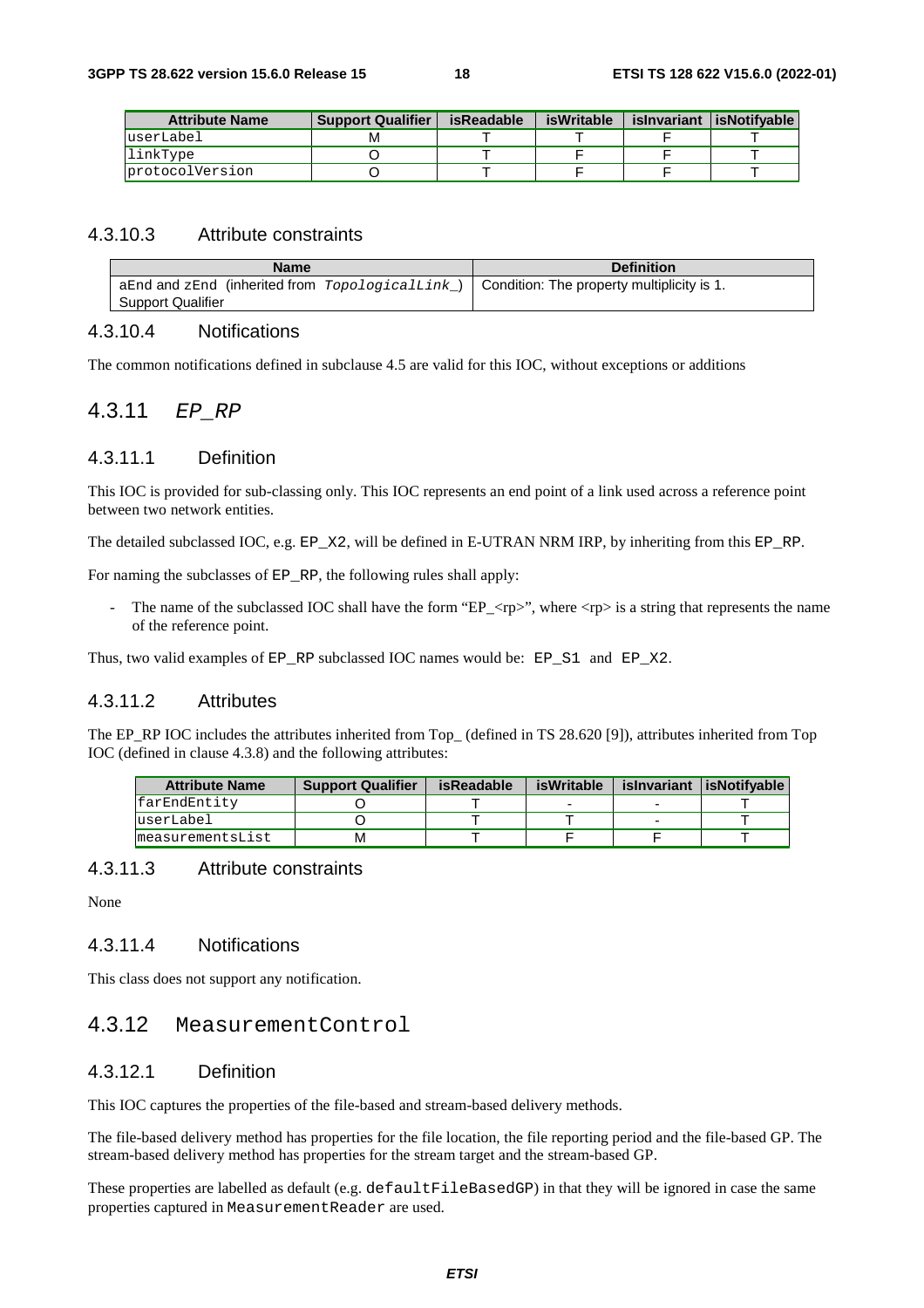Instance of this IOC shall not be created nor deleted by consumer. It shall be created and deleted by the producer.

Depending on particular deployment context and agreement between operator and vendor, the isWritable for all attributes could be 'F'.

### 4.3.12.2 Attributes

The MeasurementControl IOC includes attributes inherited from Top IOC (defined in clause 4.3.8) and the following attributes:

| Attribute name             | <b>Support</b><br>Qualifier | <b>isReadable</b> | isWritable | islnvariant | isNotifyable |
|----------------------------|-----------------------------|-------------------|------------|-------------|--------------|
| pMAdministrativeState      | м                           |                   |            |             |              |
| pMOperationalState         | м                           |                   |            |             |              |
| defaultFileBasedGP         | м                           |                   |            |             |              |
| defaultFileReportingPeriod | М                           |                   |            |             |              |
| defaultFileLocation        | м                           |                   |            |             |              |
| streamBasedGP              |                             |                   |            |             |              |
| defaultStreamTarget        |                             |                   |            |             |              |

### 4.3.12.3 Attribute constraints

None.

## 4.3.12.4 Notifications

The common notifications defined in clause 4.5 are valid for this IOC, without exceptions or additions

## 4.3.13 MeasurementReader

## 4.3.13.1 Definition

This IOC identifies the entity (derivatives of ManagedFunction) whose Measurements are required by consumer to be produced and captured. The types of Measurements required are identified by the attribute measurementTypes.

This IOC captures the properties of the two delivery methods for delivering the Measurements.

The file-based delivery method has properties: fileLocation, reportingPeriod and fileBasedGP. The stream-based delivery method has properties: streamTarget and streamBasedGP.

The MeasurementControl also can capture the properties of the file-based and stream-based delivery methods.

If the MeasurementReader instance's file-based delivery method has valid properties, the file-based delivery method is used and the MeasurementControl instance's file-based delivery method is ignored

If the MeasurementReader instance's stream-based delivery method has valid properties, the stream-based delivery method is used and the MeasurementControl instance's stream-based delivery is ignored.

A file-based and stream-based delivery methods can be active at the same time for a MeasurementReader instance.

The activity of a MeasurementReader instance is independent of that of other MeasurementReader instances.

This IOC uses attributes managedObjectDNs or managedObjectDNsBasic to identify specific managed entities whose Measurements are required by consumer.

#### 4.3.13.2 Attributes

The MeasurementReader IOC includes attributes inherited from Top IOC (defined in clause 4.3.8) and the following attributes: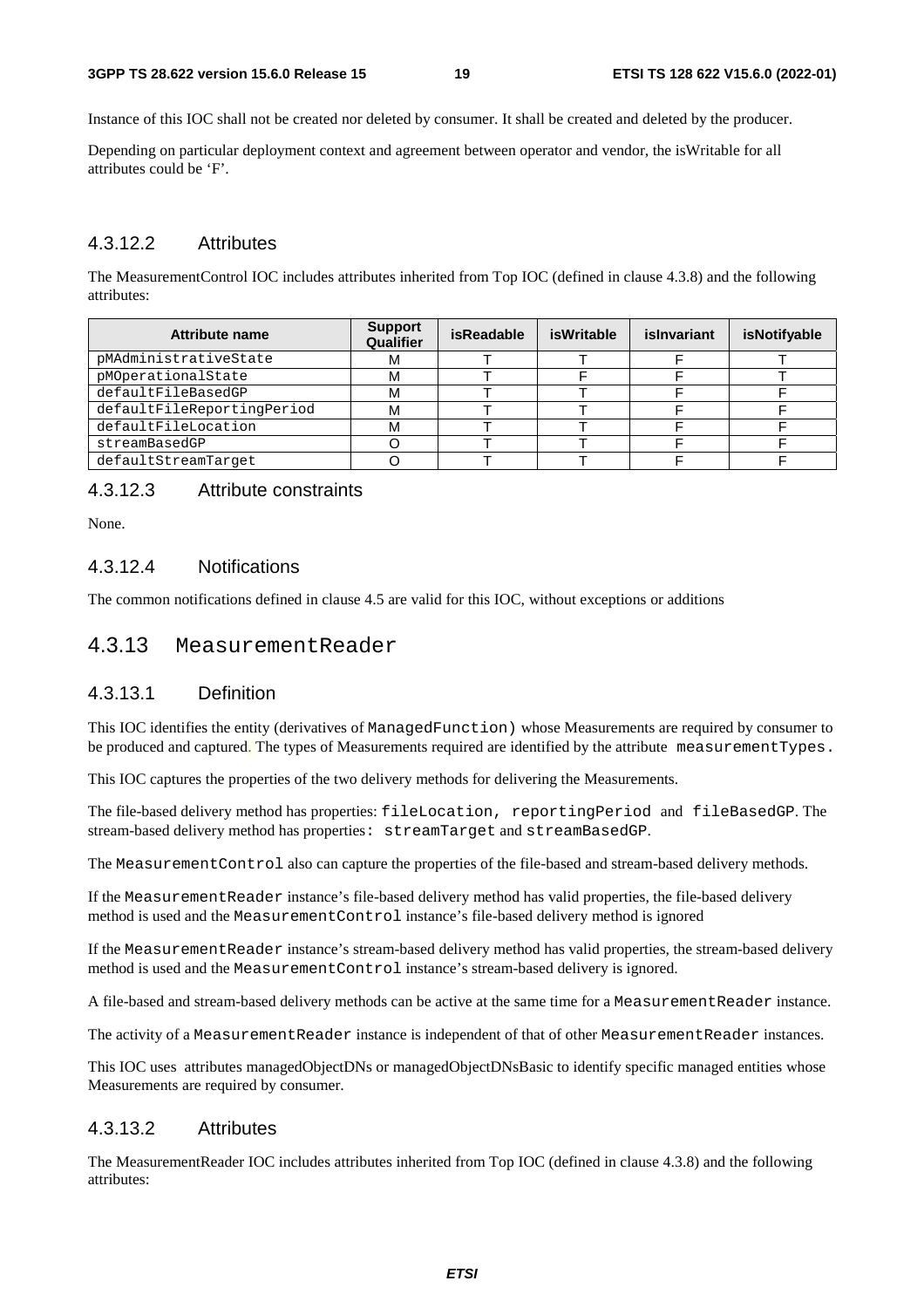| <b>Attribute name</b> | <b>Support</b><br>Qualifier | <b>isReadable</b> | <b>isWritable</b> | islnvariant | isNotifyable |
|-----------------------|-----------------------------|-------------------|-------------------|-------------|--------------|
| measurementTypes      | ΙVΙ                         |                   |                   |             |              |
| fileBasedGP           |                             |                   |                   |             |              |
| fileReportingPeriod   |                             |                   |                   |             |              |
| fileLocation          |                             |                   |                   |             |              |
| streamBasedGP         |                             |                   |                   |             |              |
| streamTarget          |                             |                   |                   |             |              |
| managedObjectDNsBasic | СМ                          |                   |                   |             |              |
| managedObjectDNs      | CМ                          |                   |                   |             |              |

## 4.3.13.3 Attribute constraints

| <b>Name</b>              | <b>Definition</b>                                                              |
|--------------------------|--------------------------------------------------------------------------------|
| managedObjectDNsBasic,   | Condition: It shall be supported if the Measurement Reader is a subordinate of |
| managedObjectDNs         | SubNetwork or NetworkSliceSubnet. If both attributes contain information,      |
| <b>Support Qualifier</b> | the information in managedObjectDNs is ignored.                                |

## 4.3.13.4 Notifications

The common notifications defined in clause 4.5 are valid for this IOC, without exceptions or additions

## 4.3.14 Measurements <<dataType>>

## 4.3.14.1 Definition

This <<dataType>> captures the Measurement types supported by its associated IOC, i.e. ManagedFunction or ManagedElement or *EP\_RP*. It also captures the list of GPs supported, on per Measurement type. This <<dataType>> indicates a capability of the associated IOC and therefore its isWritable property is False and its isInvariant property is False (since vendor product upgrade can increase or decrease the number of supported Measurement types without the need to deleting the older-version instance and creating a newer-version instance.)

## 4.3.14.2 Attributes

| Attribute name   | <b>Support</b><br>Qualifier | isReadable | isWritable | islnvariant | isNotifvable |
|------------------|-----------------------------|------------|------------|-------------|--------------|
| measurementTypes | М                           |            |            |             |              |
| qPs              | M                           |            |            |             |              |

## 4.3.14.3 Attribute constraints

None

### 4.3.14.4 Notifications

Not applicable.

## 4.3.15 ManagedEntity <<ProxyClass>>

## 4.3.15.1 Definition

This represents an <<IOC>>SubNetwork, <<IOC>>ManagedElement or <<IOC>>ManagedFunction.

## 4.3.15.2 Attributes

See that defined in <<IOC>>SubNetwork, <<IOC>>ManagedElement or <<IOC>>ManagedFunction.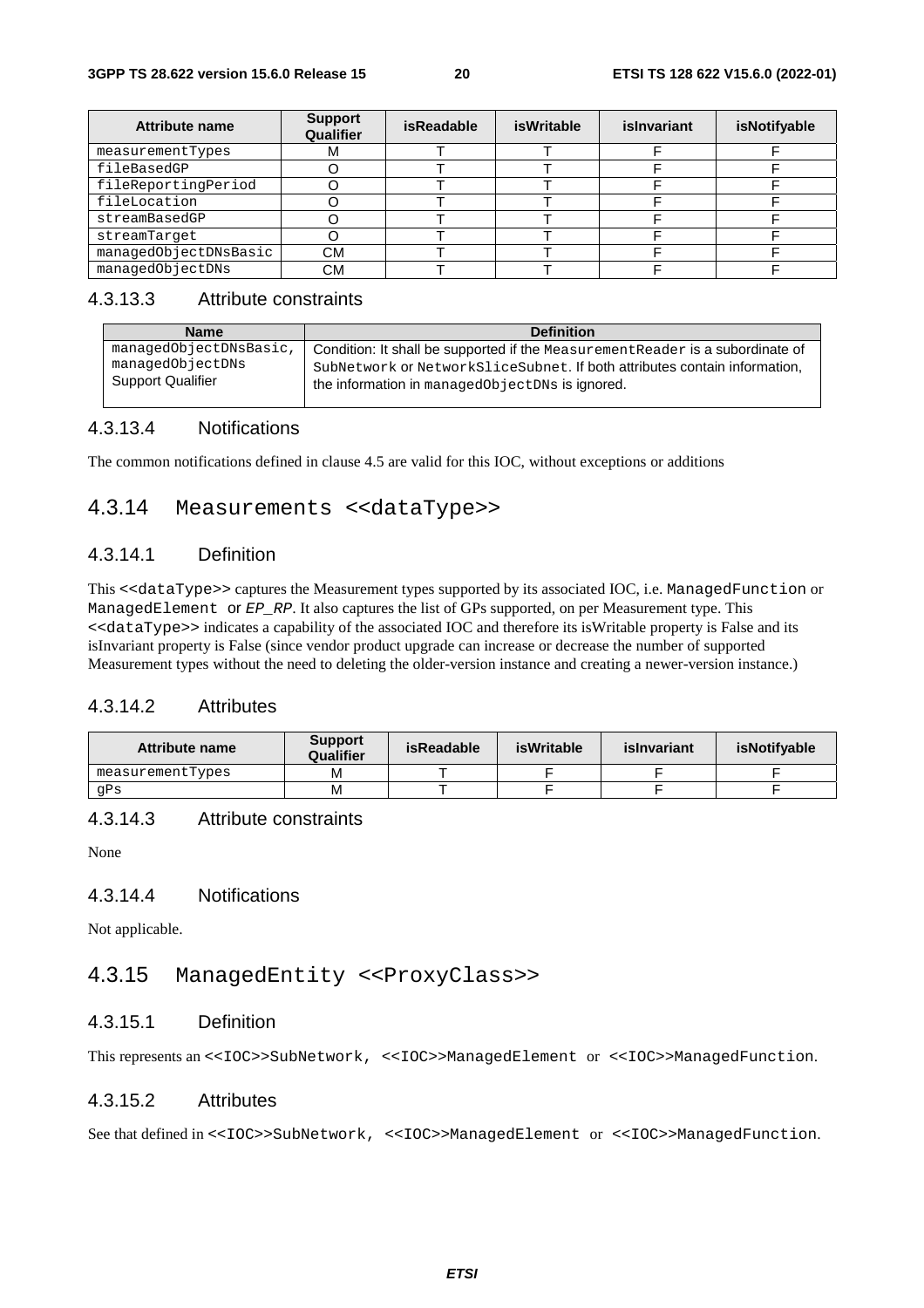## 4.3.15.3 Attribute constraints

See that defined in <<IOC>>SubNetwork, <<IOC>>ManagedElement or <<IOC>>ManagedFunction.

## 4.3.15.4 Notifications

See respective IOCs.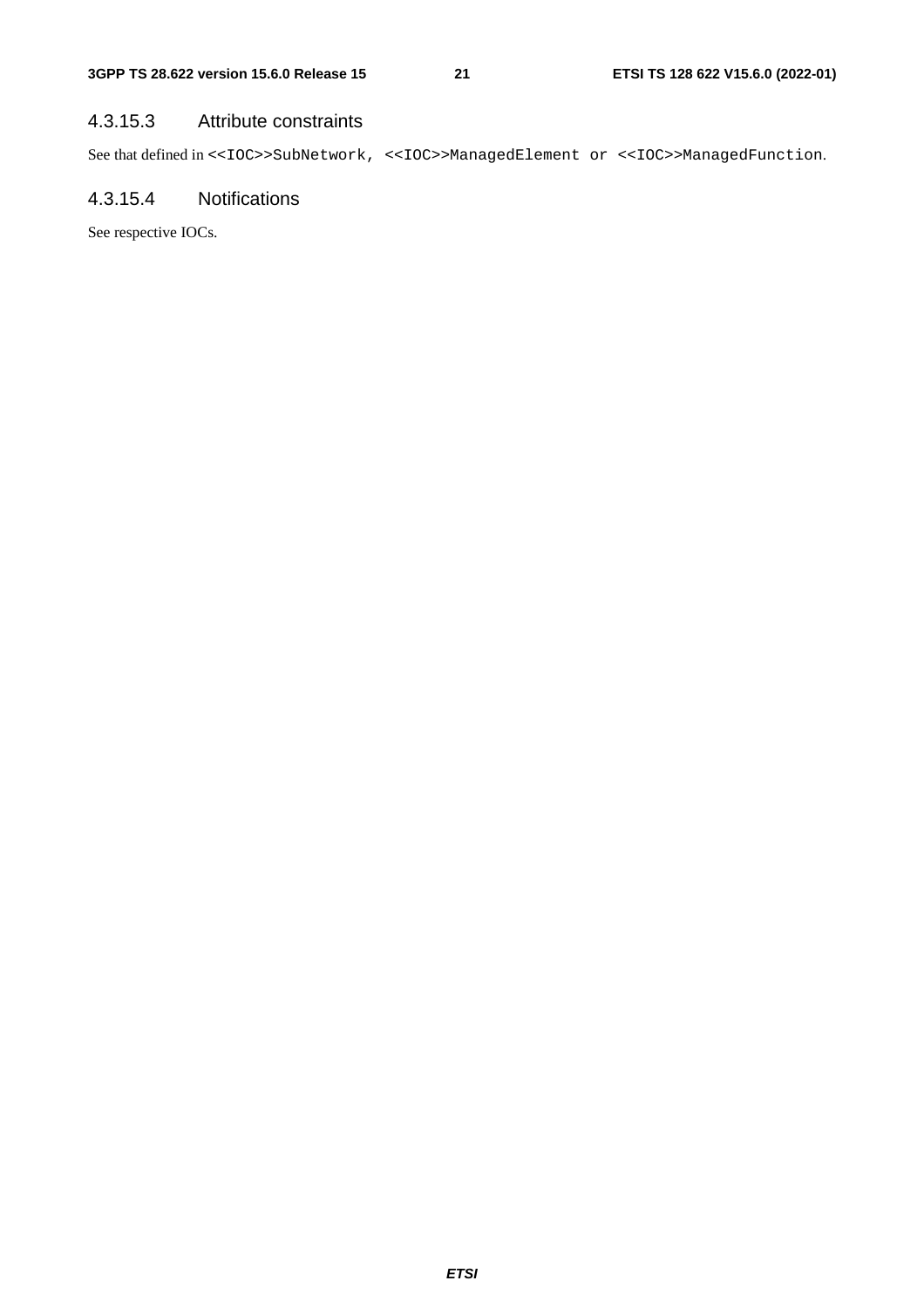## 4.4 Attribute definitions

## 4.4.1 Attribute properties

The following table defines the properties of attributes specified in the present document.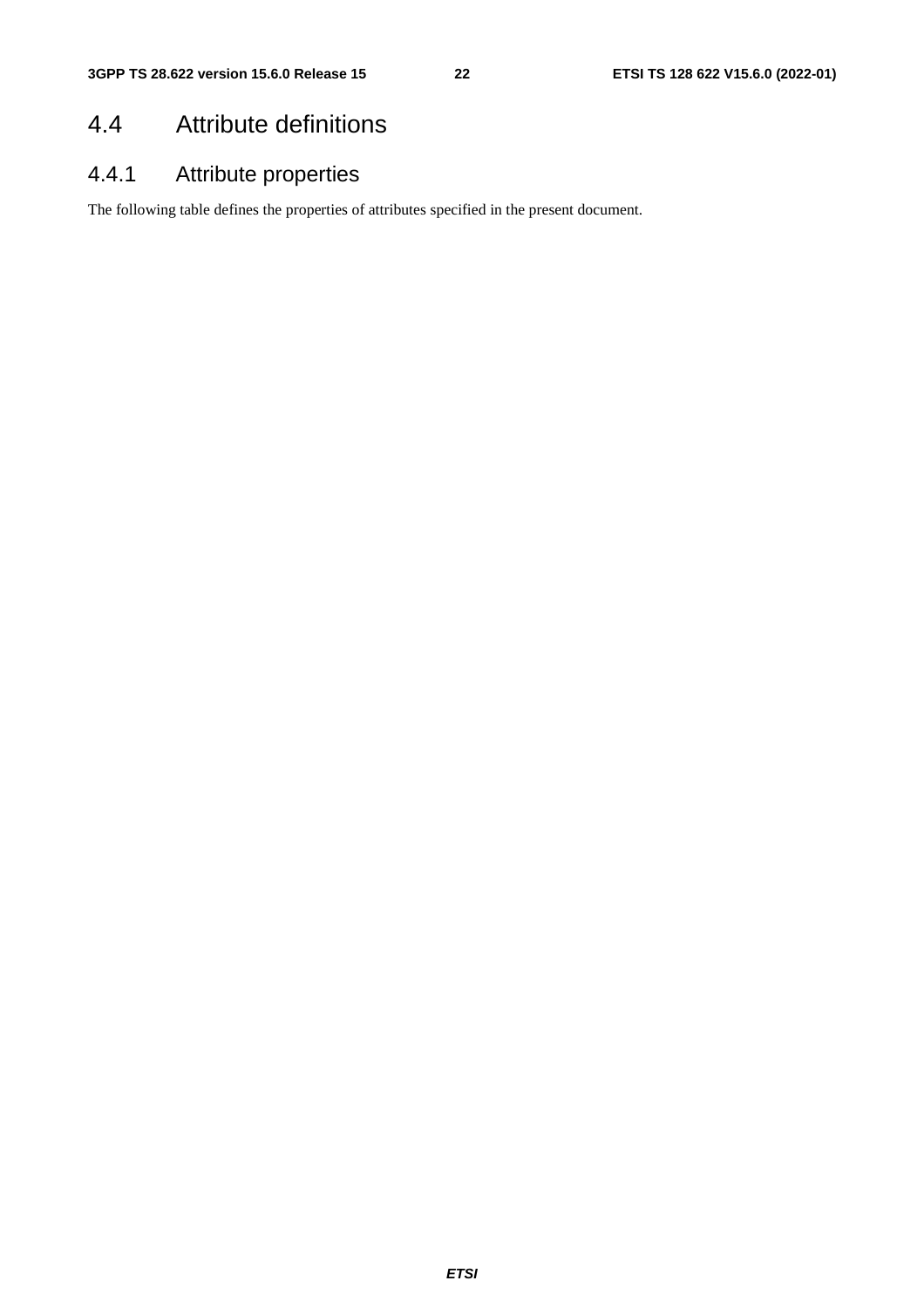| <b>Attribute Name</b> | <b>Documentation and Allowed Values</b>                                                                                                                                                                                                                                                                                                                                                                                                            | <b>Properties</b>                                                                                                            |
|-----------------------|----------------------------------------------------------------------------------------------------------------------------------------------------------------------------------------------------------------------------------------------------------------------------------------------------------------------------------------------------------------------------------------------------------------------------------------------------|------------------------------------------------------------------------------------------------------------------------------|
| y                     | farEndEntit The value of this attribute shall be the Distinguished Name of type: DN<br>the far end network entity to which the reference point is<br>related.<br>As an example, with EP_Iucs, if the instance of EP_Iucs is<br>contained by one RncFunction instance, the farEndEntity<br>is the Distinguished Name of the MscServerFunction instance   is Nullable: False<br>to which this Iucs reference point is related.<br>allowedValues: N/A | multiplicity: 01<br>isOrdered: N/A<br>isUnique: N/A<br>defaultValue: No                                                      |
| linkType              | This attribute defines the type of the link.<br>allowedValues: Signalling, Bearer, OAM&P, Other or multiple<br>combinations of this type.                                                                                                                                                                                                                                                                                                          | type: String<br>multiplicity: 0*<br>isOrdered: F<br>isUnique: T<br>defaultValue: No<br>isNullable: False                     |
| e                     | locationNam The physical location of this entity (e.g. an address).<br>allowedValues: N/A                                                                                                                                                                                                                                                                                                                                                          | type: String<br>multiplicity: 01<br>isOrdered: N/A<br>isUnique: N/A<br>defaultValue: No<br>isNullable: False                 |
|                       | objectClass An attribute which captures the name of the class from which type: String<br>the object instance is an occurrence of.<br>allowedValues: N/A                                                                                                                                                                                                                                                                                            | multiplicity: 1<br>isOrdered: N/A<br>isUnique: N/A<br>defaultValue: No default<br>value<br>isNullable: False                 |
| nce                   | objectInsta An information which captures the Distinguished Name of<br>any object.<br>allowedValues: N/A                                                                                                                                                                                                                                                                                                                                           | type: String<br>multiplicity: 1<br>isOrdered: N/A<br>isUnique: N/A<br>defaultValue: No default<br>value<br>isNullable: False |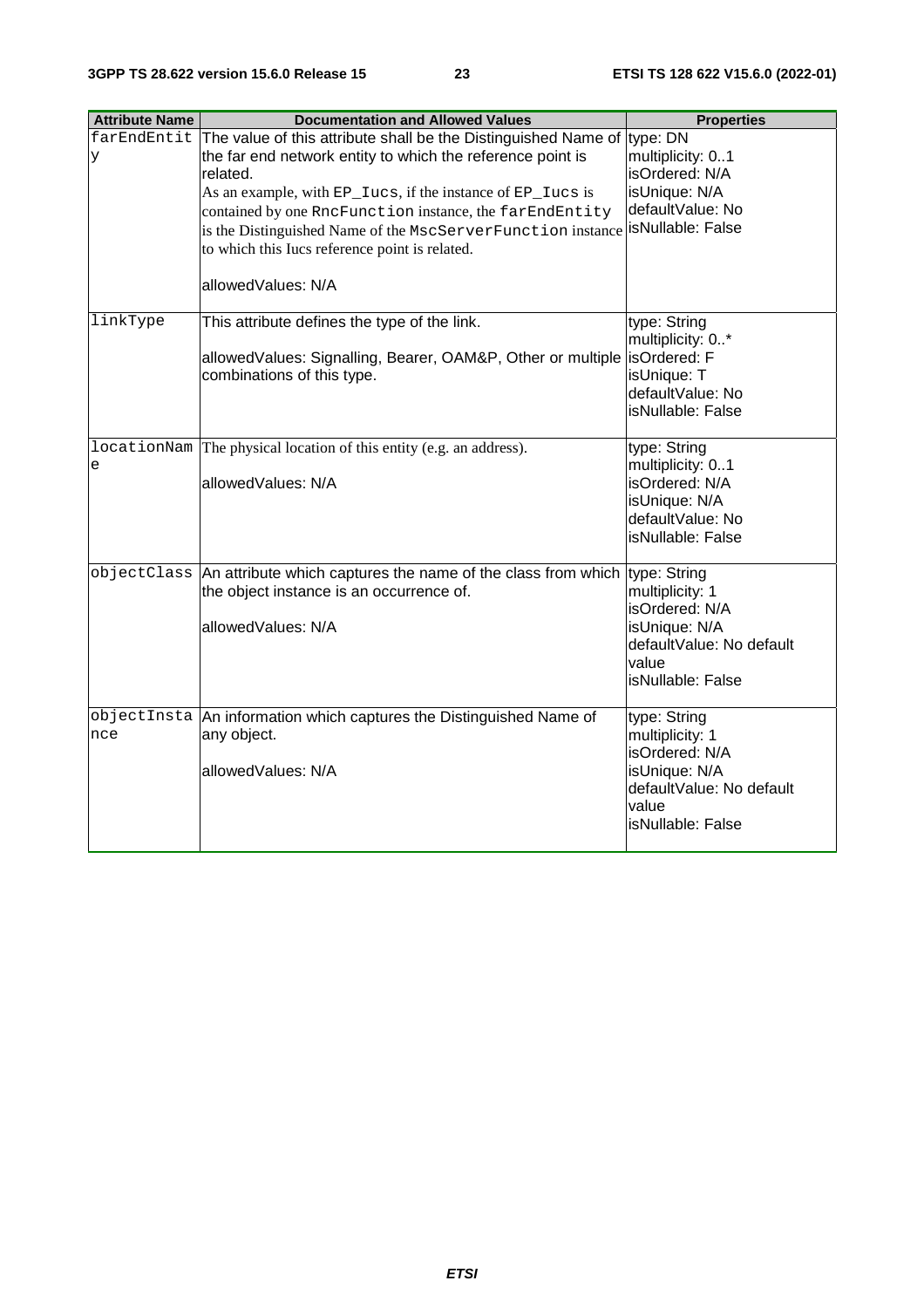| rsList | peeParamete This attribute contains the parameter list for the control and<br>monitoring of power, energy and environmental parameters<br>of ManagedFunction instance(s). This list contains the<br>following parameters:                                                                                                            | type: String<br>multiplicity: 0*<br>isOrdered: N/A<br>isUnique: True<br>defaultValue: No default |
|--------|--------------------------------------------------------------------------------------------------------------------------------------------------------------------------------------------------------------------------------------------------------------------------------------------------------------------------------------|--------------------------------------------------------------------------------------------------|
|        | siteIdentification                                                                                                                                                                                                                                                                                                                   | value<br>isNullable: True                                                                        |
|        | siteLatitude (optional)                                                                                                                                                                                                                                                                                                              |                                                                                                  |
|        | siteLongitude (optional)                                                                                                                                                                                                                                                                                                             |                                                                                                  |
|        | siteDescription                                                                                                                                                                                                                                                                                                                      |                                                                                                  |
|        | equipmentType                                                                                                                                                                                                                                                                                                                        |                                                                                                  |
|        | environmentType                                                                                                                                                                                                                                                                                                                      |                                                                                                  |
|        | powerInterface                                                                                                                                                                                                                                                                                                                       |                                                                                                  |
|        | siteIdentification: The identification of the site where<br>the ManagedFunction resides.                                                                                                                                                                                                                                             |                                                                                                  |
|        | allowedValues: N/A                                                                                                                                                                                                                                                                                                                   |                                                                                                  |
|        | siteLatitude: The latitude of the site where the<br>ManagedFunction instance resides, based on World<br>Geodetic System (1984 version) global reference frame<br>(WGS 84). Positive values correspond to the northern<br>hemisphere. This attribute is optional in case of<br>BTSFunction and RNCFunction instance(s).               |                                                                                                  |
|        | allowed Values: -90,0000 to +90,0000                                                                                                                                                                                                                                                                                                 |                                                                                                  |
|        | siteLongitude: The longitude of the site where the<br>ManagedFunction instance resides, based on World<br>Geodetic System (1984 version) global reference frame<br>(WGS 84). Positive values correspond to degrees east of 0<br>degrees longitude. This attribute is optional in case of<br>BTSFunction and RNCFunction instance(s). |                                                                                                  |
|        | allowedValues: -180.0000 to +180.0000                                                                                                                                                                                                                                                                                                |                                                                                                  |
|        | siteDescription: An operator defined description of the<br>site where the ManagedFunction instance resides.                                                                                                                                                                                                                          |                                                                                                  |
|        | allowedValues: N/A                                                                                                                                                                                                                                                                                                                   |                                                                                                  |
|        | equipmentType: The type of equipment where the<br>managedFunction instance resides.                                                                                                                                                                                                                                                  |                                                                                                  |
|        | allowedValues: see clause 4.4.1 of ETSI ES 202 336-12 [18].                                                                                                                                                                                                                                                                          |                                                                                                  |
|        | environmentType: The type of environment where the<br>managedFunction instance resides.                                                                                                                                                                                                                                              |                                                                                                  |
|        | allowedValues: see clause 4.4.1 of ETSI ES 202 336-12 [18].                                                                                                                                                                                                                                                                          |                                                                                                  |
|        | powerInterface: The type of power.                                                                                                                                                                                                                                                                                                   |                                                                                                  |
|        | allowedValues: see clause 4.4.1 of ETSI ES 202 336-12 [18].                                                                                                                                                                                                                                                                          |                                                                                                  |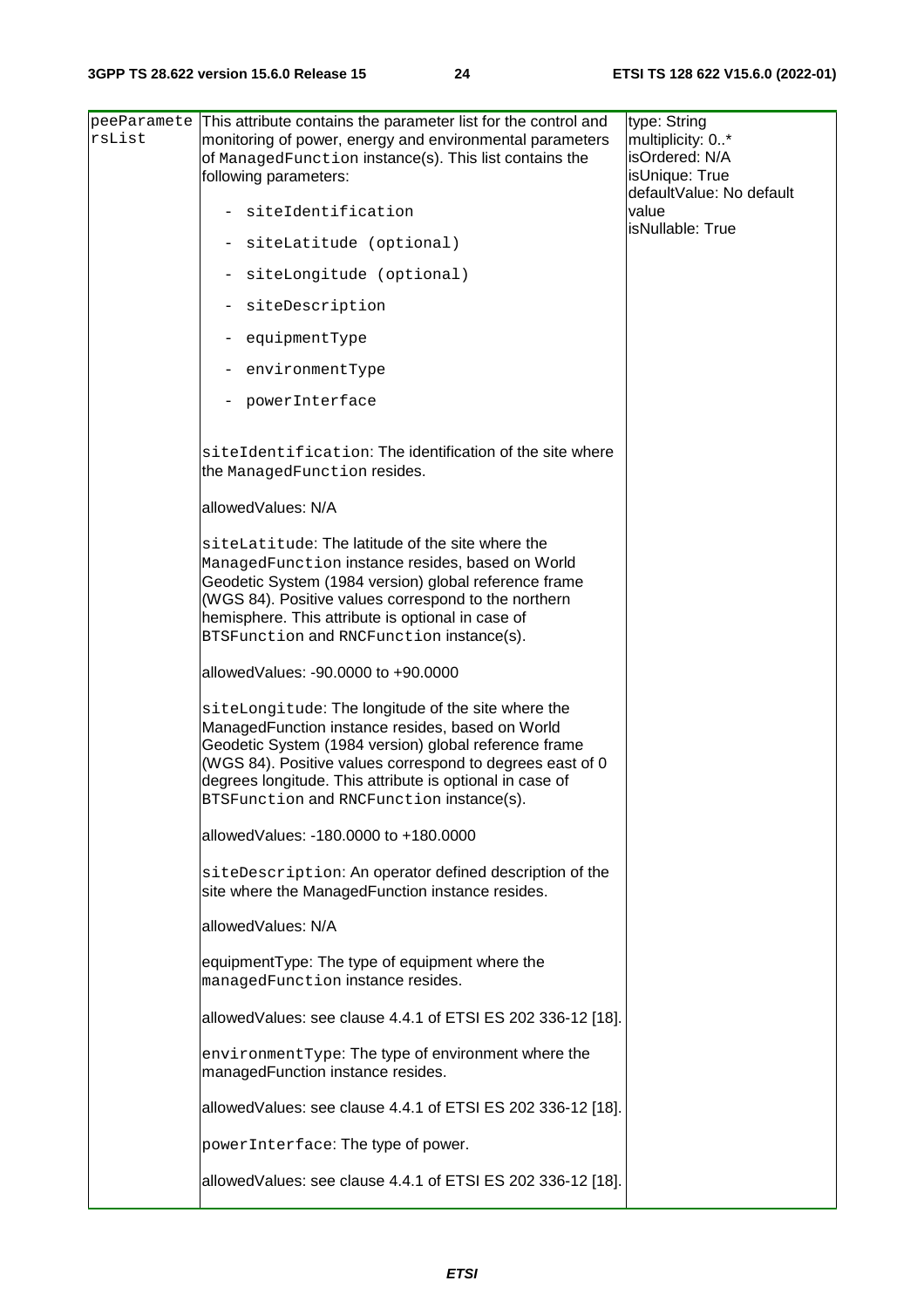| <b>Attribute Name</b> | <b>Documentation and Allowed Values</b> | <b>Properties</b> |
|-----------------------|-----------------------------------------|-------------------|
|                       |                                         |                   |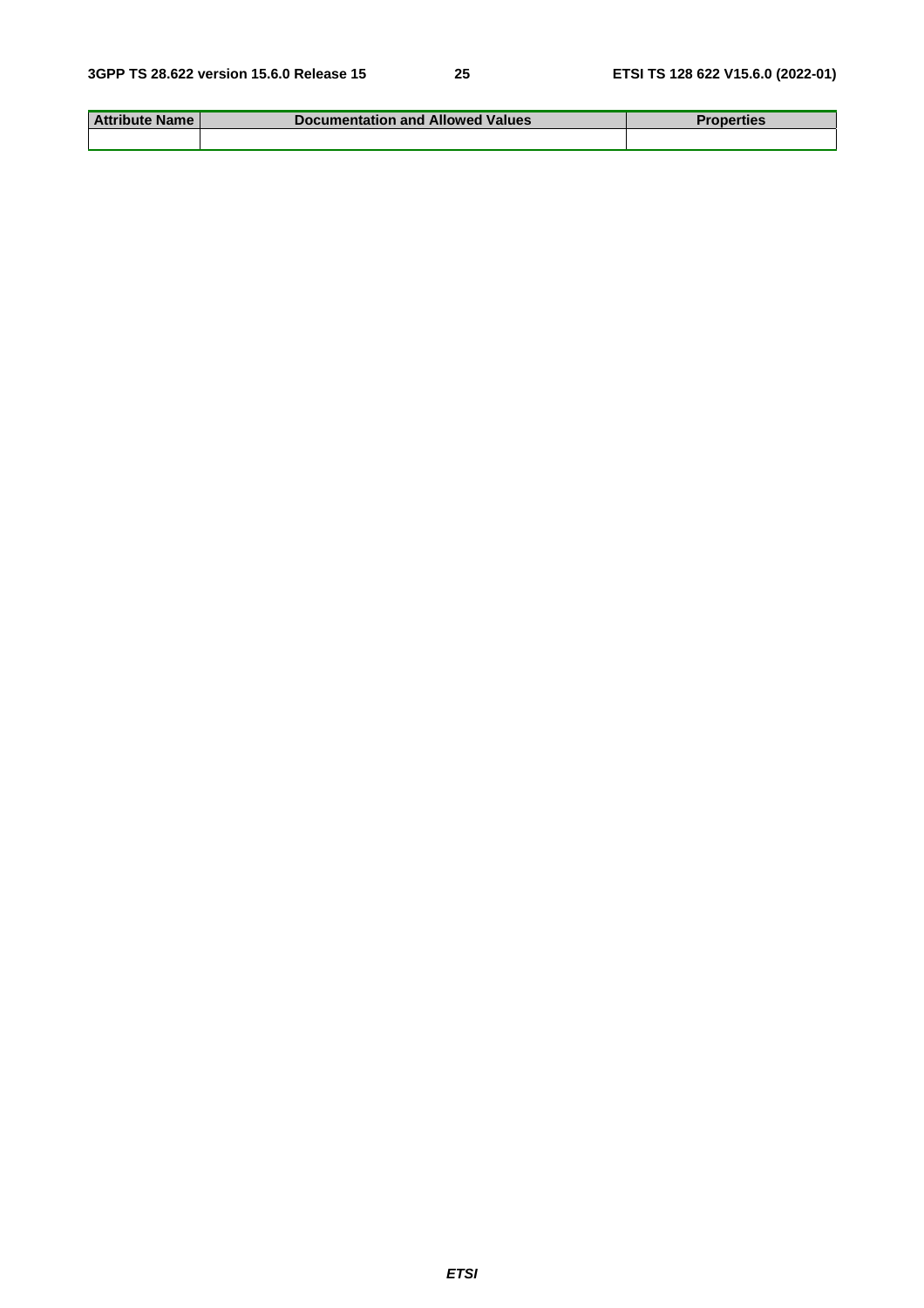| <b>Attribute Name</b> | <b>Documentation and Allowed Values</b>                                                                                                                                                                                                                                                                                                                    | <b>Properties</b>                                                                                                             |
|-----------------------|------------------------------------------------------------------------------------------------------------------------------------------------------------------------------------------------------------------------------------------------------------------------------------------------------------------------------------------------------------|-------------------------------------------------------------------------------------------------------------------------------|
| priorityLab<br>el     | This is a label that consumer would assign a value on a<br>concrete instance of the managed object. The management<br>system takes the value of this attribute into account. The<br>effect of this attribute value to the subject managed entity is<br>not standardized                                                                                    | type: Integer<br>multiplicity: 1<br>isOrdered: N/A<br>isUnique: N/A<br>defaultValue: No default<br>value<br>isNullable: False |
| sion                  | protocolVer Versions(s) and additional descriptive information for the<br>protocol(s) used for the associated communication link.<br>Syntax and semantic is not specified.<br>allowedValues: N/A                                                                                                                                                           | type: String<br>multiplicity: *<br>isOrdered: F<br>isUnique: T<br>defaultValue: no default value<br>isNullable: False         |
| setOfMcc              | Set of Mobile Country Code (MCC). The MCC uniquely<br>identifies the country of domicile of the mobile subscriber.<br>MCC is part of the IMSI (TS 23.003 [5])<br>This list contains all the MCC values in subordinate object<br>instances to this SubNetwork instance.<br>allowedValues: See clause 2.3 of TS 23.003 [5] for MCC<br>allocation principles. | type: Integer<br>multiplicity: 1*<br>isOrdered: F<br>isUnique: T<br>defaultValue: No default<br>value<br>isNullable: False    |
| swVersion             | The software version of the Management Node or<br>ManagedElement (this is used for determining which<br>version of the vendor specific information is valid for the<br>ManagementNode Or ManagedElement).<br>allowedValues: N/A                                                                                                                            | type: String<br>multiplicity: 01<br>isOrdered: N/A<br>isUnique: N/A<br>defaultValue: No default<br>value<br>isNullable: False |
| systemDN              | The Distinguished Name (DN) of IRPAgent. Defined in<br>3GPP TS 32.300.<br>allowedValues: N/A                                                                                                                                                                                                                                                               | type: DN<br>multiplicity: 01<br>isOrdered: N/A<br>isUnique: N/A<br>defaultValue: No default<br>value<br>isNullable: False     |
| State                 | userDefined An operator defined state for operator specific usage.<br>allowedValues: N/A                                                                                                                                                                                                                                                                   | type: String<br>multiplicity: 01<br>isOrdered: N/A<br>isUnique: N/A<br>defaultValue: No default<br>value<br>isNullable: False |
| userLabel             | A user-friendly (and user assignable) name of this object.<br>allowedValues: N/A                                                                                                                                                                                                                                                                           | type: String<br>multiplicity: 01<br>isOrdered: N/A<br>isUnique: N/A<br>defaultValue: No default<br>value<br>isNullable: False |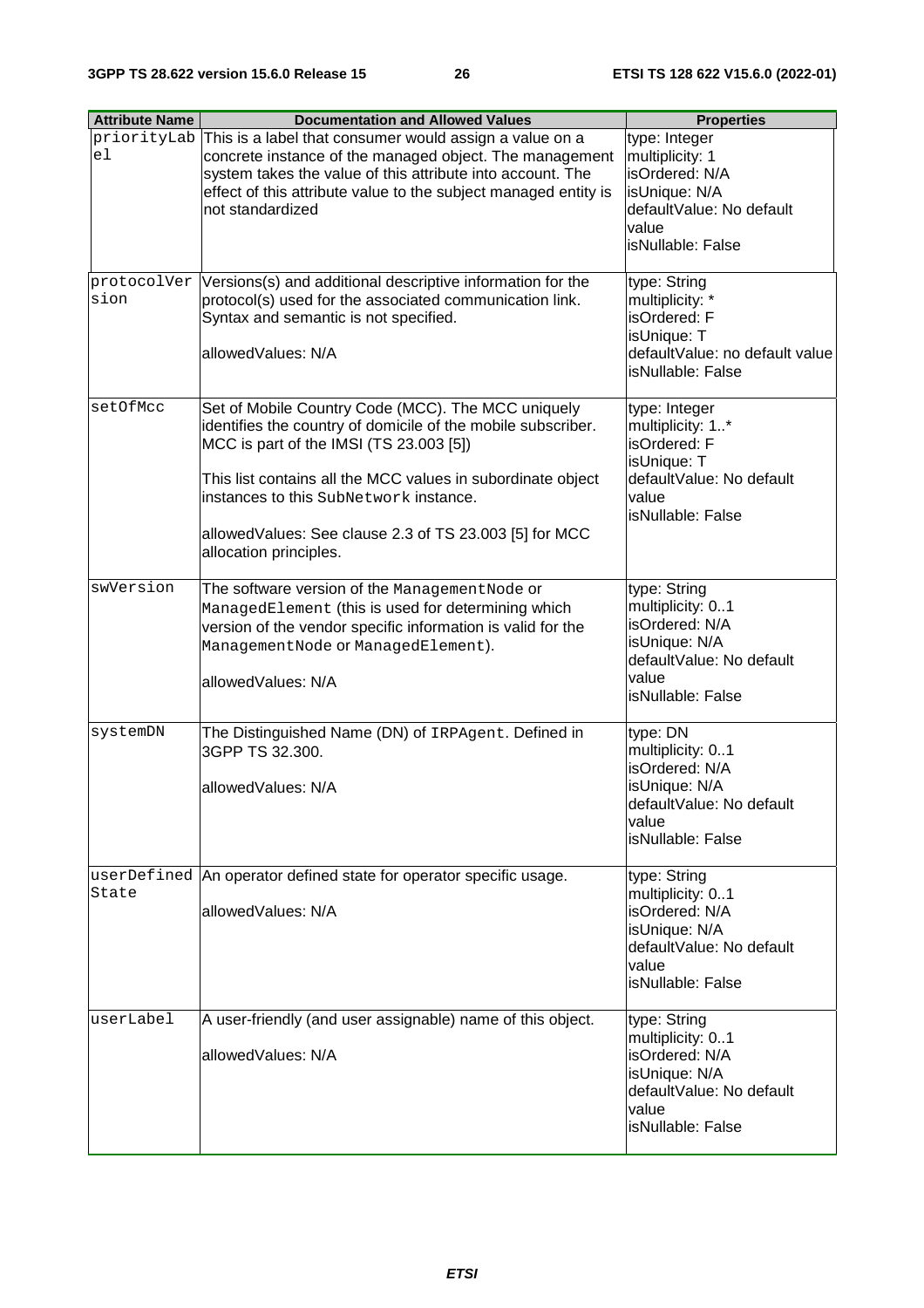| <b>Attribute Name</b> | <b>Documentation and Allowed Values</b>                                                                                                                                                                                                                      | <b>Properties</b>                                                                                                             |
|-----------------------|--------------------------------------------------------------------------------------------------------------------------------------------------------------------------------------------------------------------------------------------------------------|-------------------------------------------------------------------------------------------------------------------------------|
| vendorName            | The name of the vendor.<br>allowedValues: N/A                                                                                                                                                                                                                | type: String<br>multiplicity: 01<br>isOrdered: N/A<br>isUnique: N/A<br>defaultValue: No default<br>value<br>isNullable: False |
| rsList                | vnfParamete This attribute contains the parameter set of the VNF<br>instance(s) corresponding to an NE. Each entry in the list<br>contains:<br>- vnfInstanceId<br>- vnfdId (optional)<br>- flavourId (optional)<br>- autoScalable (optional)                 | type: String<br>multiplicity: *<br>isOrdered: N/A<br>isUnique: True<br>defaultValue: None<br>isNullable: True                 |
|                       | vnfInstanceId: VNF instance identifier (vnflnstanceId, see<br>section 9.4.2 of [16] and section B2.4.2.1.2.3 of [17]).                                                                                                                                       |                                                                                                                               |
|                       | See Note 1.                                                                                                                                                                                                                                                  |                                                                                                                               |
|                       | vnfdId: Identifier of the VNFD on which the VNF instance is<br>based, see section 9.4.2 of [16]. This attribute is optional.<br>Note: the value of this attribute is identical to that of the same<br>attribute in clause 9.4.2 of ETSI GS NFV-IFA 008 [16]. |                                                                                                                               |
|                       | flavourId: Identifier of the VNF Deployment Flavour<br>applied to this VNF instance, see section 9.4.3 of [16]. This<br>attribute is optional.                                                                                                               |                                                                                                                               |
|                       | Note: the value of this attribute is identical to that of the same<br>attribute in clause 9.4.3 of ETSI GS NFV-IFA 008 [16].                                                                                                                                 |                                                                                                                               |
|                       | autoScalable: Indicator of whether the auto-scaling of this<br>VNF instance is enabled or disabled. The type is Boolean.<br>This attribute is optional.                                                                                                      |                                                                                                                               |
|                       | See Note2.                                                                                                                                                                                                                                                   |                                                                                                                               |
|                       | The presence of this attribute indicates that the<br>ManagedFunction represented by the MOI is a virtualized<br>function.                                                                                                                                    |                                                                                                                               |
|                       | See Note 3.                                                                                                                                                                                                                                                  |                                                                                                                               |
|                       | allowedValues: N/A                                                                                                                                                                                                                                           |                                                                                                                               |
|                       | A string length of zero for vnflnstanceld means the VNF<br>instance(s) corresponding to the MOI does not exist (e.g. has<br>not been instantiated yet, has already been terminated).                                                                         |                                                                                                                               |
| vsData                | Vendor specific attributes of the type vsDataType. The<br>attribute definitions including constraints (value ranges, data<br>types, etc.) are specified in a vendor specific data format file.<br>allowedValues: --                                          | type: --<br>multiplicity: --<br>isOrdered: --<br>isUnique: --<br>defaultValue: --<br>isNullable: False                        |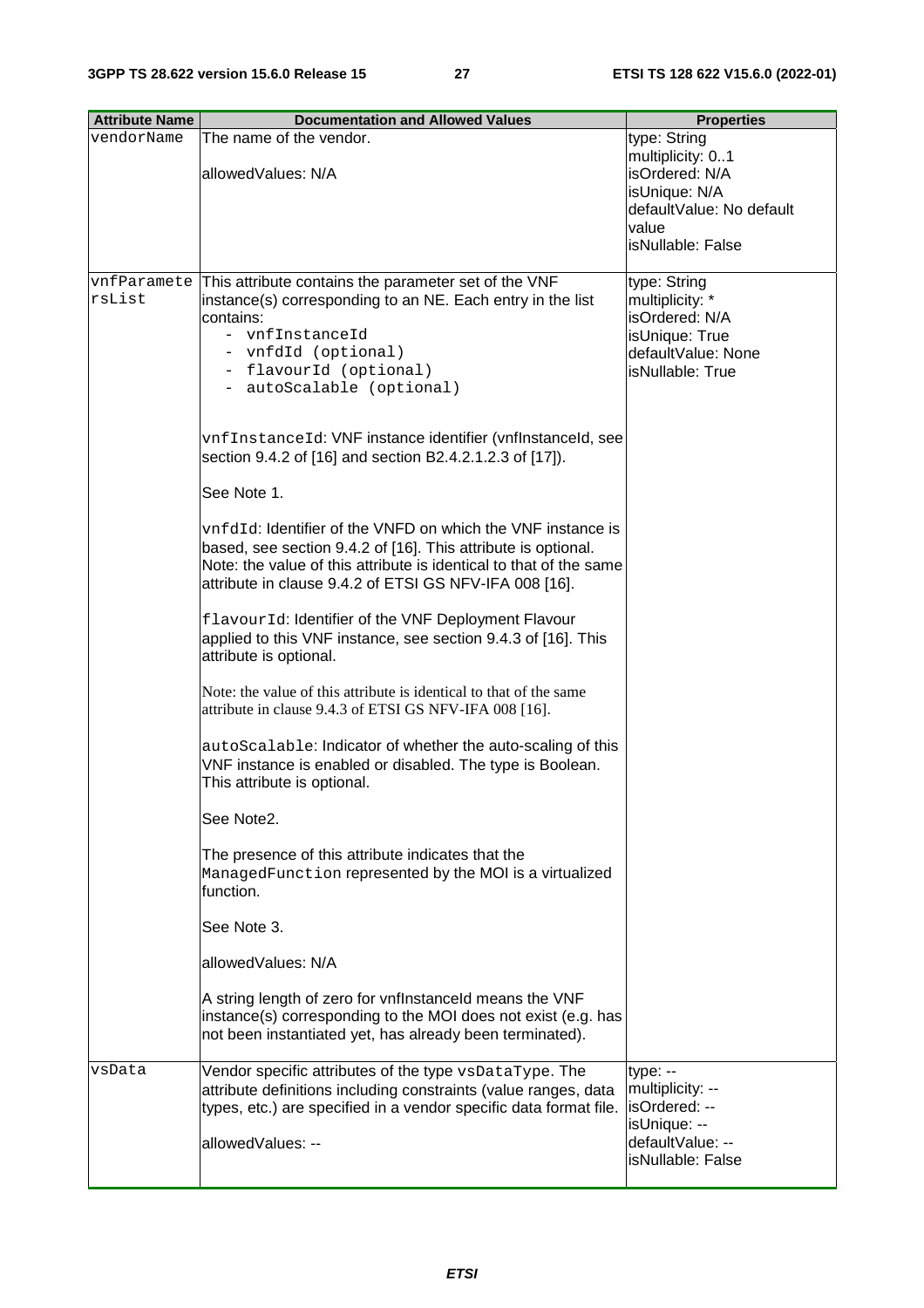| <b>Attribute Name</b>     | <b>Documentation and Allowed Values</b>                                                                                                                                                                                                                                                                                                                                                                                                                                                                                                                                                                                                                                                           | <b>Properties</b>                                                                                                               |
|---------------------------|---------------------------------------------------------------------------------------------------------------------------------------------------------------------------------------------------------------------------------------------------------------------------------------------------------------------------------------------------------------------------------------------------------------------------------------------------------------------------------------------------------------------------------------------------------------------------------------------------------------------------------------------------------------------------------------------------|---------------------------------------------------------------------------------------------------------------------------------|
| tVersion                  | vsDataForma Name of the data format file, including version.<br>allowedValues: N/A                                                                                                                                                                                                                                                                                                                                                                                                                                                                                                                                                                                                                | type: String<br>multiplicity: 1<br>isOrdered: N/A<br>isUnique: N/A<br>defaultValue: No<br>isNullable: False                     |
| vsDataType                | Type of vendor specific data contained by this instance, e.g.<br>relation specific algorithm parameters, cell specific<br>parameters for power control or re-selection or a timer. The<br>type itself is also vendor specific.<br>allowedValues: N/A                                                                                                                                                                                                                                                                                                                                                                                                                                              | type: String<br>multiplicity: 1<br>isOrdered: N/A<br>isUnique: N/A<br>defaultValue: No<br>isNullable: False                     |
| pMAdministr<br>ativeState | It indicates the administrative state of<br>MeasurementControl. It describes the permission to use<br>or prohibition against using the capability of<br>MeasurementControl, imposed through the consumer of<br>OAM services produced by MeasurementControl,<br>The measurement report production would begin when<br>pMadministrativeState is UNLOCKED and<br>pMoperationalState is ENABLED.<br>The meaning of these values is as defined in 3GPP TS<br>28.625 [21] and ITU-T X.731 [19].<br>allowedValues: LOCKED, SHUTTING DOWN, UNLOCKED.                                                                                                                                                      | type: ENUM<br>multiplicity: 1<br>isOrdered: N/A<br>isUnique: N/A<br>defaultValue: "LOCKED"<br>isNullable: False                 |
| pMOperation<br>alState    | It indicates the operational state of Measurement Control.<br>It describes if the resource is physically installed and<br>working.<br>allowedValues: ENABLED, DISABLED.<br>The meaning of these values is as defined in 3GPP TS<br>28.625 [21] and ITU-T X.731 [19].                                                                                                                                                                                                                                                                                                                                                                                                                              | type: ENUM<br>multiplicity: 1<br>isOrdered: N/A<br>isUnique: N/A<br>defaultValue: No<br>allowedValues: N/A<br>isNullable: False |
| ctDNs                     | managedObje It identifies the managed entities whose Measurements are<br>required to be produced.<br>It identifies specific managed entities say X, Y, Z. They are<br>called, X, Y and Z, the base.<br>In case the base is SubNetwork, it identifies all, including<br>the base, managed entities that are subordinates, in the<br>sense of name-containment, of the base.<br>The identified entities are called a collection. The presence of<br>this IOC would mean Measurement types specified in<br>attribute Measurement Reader.measurement Types, are<br>required to be produced if the member (of the collection) is<br>capable of supporting the Measurement types.<br>allowedValues: N/A | type: DN<br>multiplicity: *<br>isOrdered: N/A<br>isUnique: True<br>defaultValue: No<br>isNullable: False                        |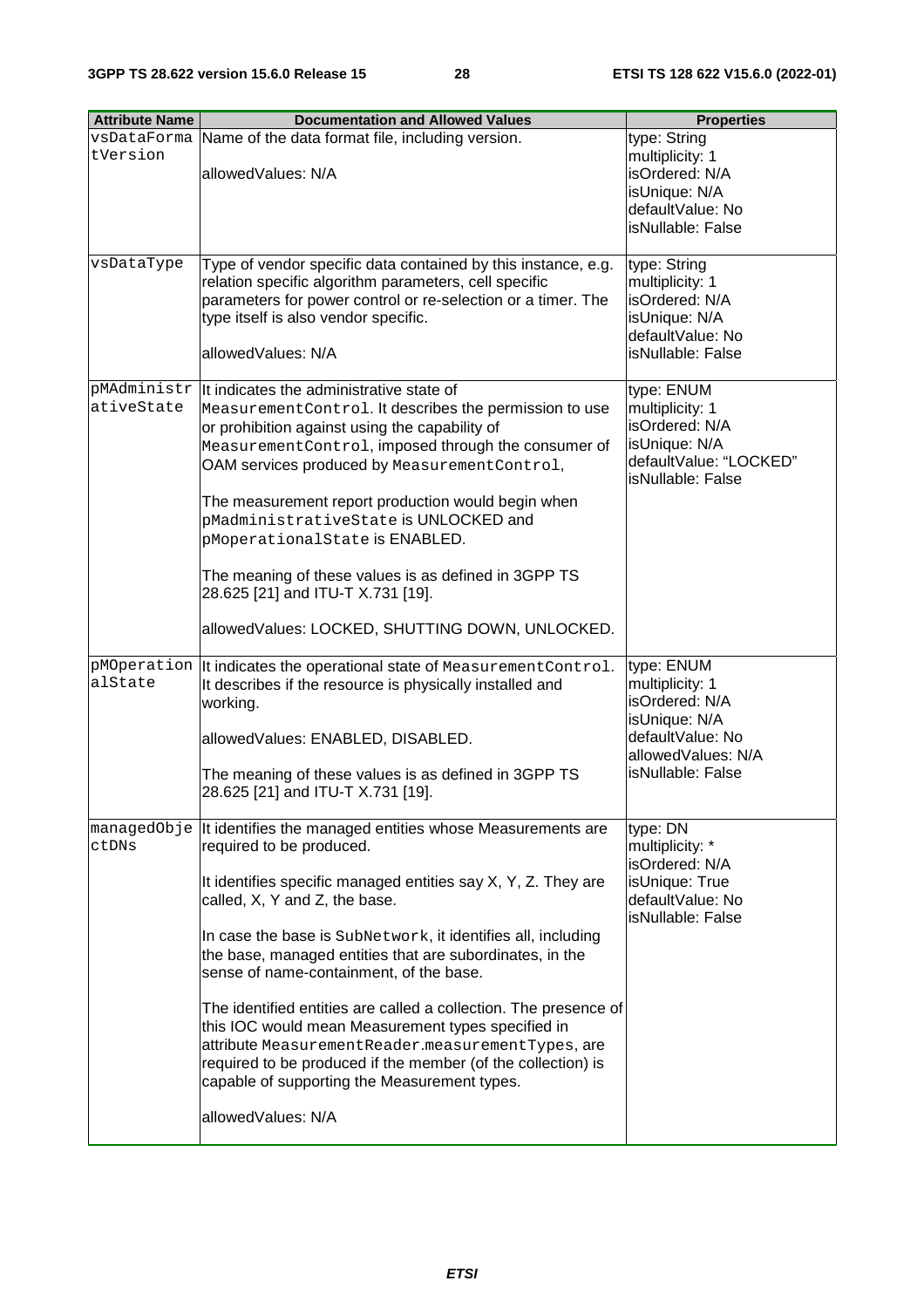| <b>Attribute Name</b>              | <b>Documentation and Allowed Values</b>                                                                                                                                                                                                    | <b>Properties</b>                                                                                                                        |
|------------------------------------|--------------------------------------------------------------------------------------------------------------------------------------------------------------------------------------------------------------------------------------------|------------------------------------------------------------------------------------------------------------------------------------------|
| ctDNsBasic                         | managedObje It identifies the managed entities whose Measurements are<br>required to be produced.                                                                                                                                          | type: DN<br>multiplicity: *<br>isOrdered: N/A                                                                                            |
|                                    | It identifies specific managedentities (say X, Y, Z), it would<br>mean Measurements type specified in<br>MeasurementReader.measurementTypes, are required<br>to be produced if X, Y, Z are capable of supporting the<br>Measurement types. | isUnique: True<br>defaultValue: No<br>isNullable: False                                                                                  |
|                                    | If managedObjectDNs of the same MeasurementReader<br>instance has valid information, the information of this attribute<br>is ignored.<br>allowedValues: N/A                                                                                |                                                                                                                                          |
|                                    |                                                                                                                                                                                                                                            |                                                                                                                                          |
| sList                              | measurement  It specifies a list of supported measurements and their GPs.<br>A NULL value indicates there is no measurement supported.<br>allowedValues: N/A                                                                               | type: Measurements<br>multiplicity: *<br>isOrdered: N/A<br>isUnique: N/A<br>defaultValue: None<br>allowedValues: N/A<br>isNullable: True |
| Types                              | measurement It identifies one or more Measurement types. The<br>Measurement type can be those specified in TS 28.552 [20],<br>TS 32.404 [21] and can be those specified by other SDOs or<br>can be vendor-specific.                        | type: String<br>multiplicity: *<br>isOrdered: N/A<br>isUnique: True<br>defaultValue: No                                                  |
|                                    | allowedValues: N/A                                                                                                                                                                                                                         | isNullable: False                                                                                                                        |
| gPs                                | It identifies the supported GPs, see Note 4.<br>allowedValues: N/A                                                                                                                                                                         | type: Integer<br>multiplicity: *<br>isOrdered: False<br>isUnique: True<br>defaultValue: No<br>isNullable: False                          |
| defaultFile                        | This is a property of the file-based delivery method. See                                                                                                                                                                                  | Same as in fileBasedGP                                                                                                                   |
| <b>BasedGP</b>                     | definition of fileBasedGP. This value is ignored in case<br>the property captured in Measurement Reader is in use. GP<br>unit is in minute.                                                                                                |                                                                                                                                          |
| defaultFile<br>ReportingPe<br>riod | This is a property of the file-based delivery method. See<br>definition of fileReportingGP. This value is ignored in<br>case the property captured in Measurement Reader is in<br>use.                                                     | Same as in<br>fileReportingPeriod                                                                                                        |
| defaultFile<br>Location            | This is a property of the file-based delivery method. See<br>definition of fileLocation. This value is ignored in case<br>the property captured in Measurement Reader is in use.                                                           | Same as in fileLocation                                                                                                                  |
| defaultStre<br>amBasedGP           | This is a property of the stream-based delivery method. See<br>definition of streamBasedGP. This value is ignored in case<br>the property captured in Measurement Reader is in use.                                                        | Same as in streamBasedGP                                                                                                                 |
| defaultStre<br>amTarget            | This is a property of the stream-based delivery method. See<br>definition of streamTarget. This value is ignored in case<br>the property captured in Measurement Reader is in use.                                                         | Same as in<br>streamTarget                                                                                                               |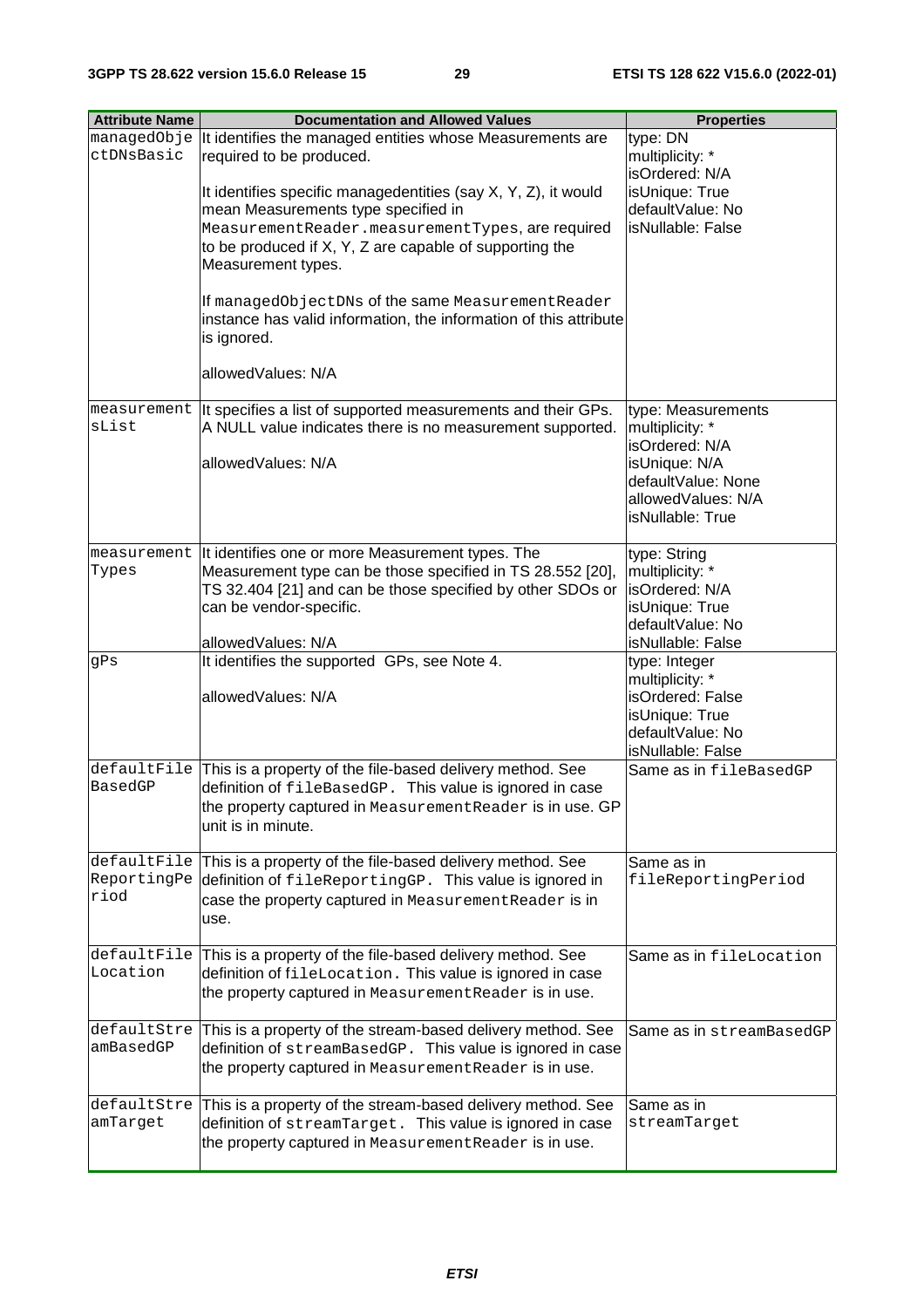| <b>Attribute Name</b>   | <b>Documentation and Allowed Values</b>                                                                                                                                                                                                                                                                                                                                                                                                                                                                                                                                                                            | <b>Properties</b>                                                                                            |
|-------------------------|--------------------------------------------------------------------------------------------------------------------------------------------------------------------------------------------------------------------------------------------------------------------------------------------------------------------------------------------------------------------------------------------------------------------------------------------------------------------------------------------------------------------------------------------------------------------------------------------------------------------|--------------------------------------------------------------------------------------------------------------|
| fileBasedGP             | This defines the frequency of producing the measurement<br>data. The measurement data would be produced immediately multiplicity: 1<br>at the end of each fileBasedGP. A measurement report<br>file contains multiple measurement data. GP unit is in minute.<br>allowedValues: See Note 4.                                                                                                                                                                                                                                                                                                                        | type: Integer<br>isOrdered: N/A<br>IsUnique: N/A<br>defaultValue: No<br>isNullable: False                    |
| fileReporti<br>ngPeriod | This defines the frequency of producing the measurement<br>report files, in fileLocation, that hold the measurement<br>reports.<br>allowedValues: Its value is a multiple of fileBasedGP.                                                                                                                                                                                                                                                                                                                                                                                                                          | type: Integer<br>multiplicity: 1<br>isOrdered: N/A<br>isUnique: N/A<br>defaultValue: No<br>isNullable: False |
| n                       | fileLocatio This is used for the file-based delivery method. It is the path<br>to a location on either the producer's file system or a URI to a multiplicity: 1<br>network file location that is not part of the producer's file<br>system.<br>In case it points to a location on the producer's file system, it<br>is a relative path based on a vendor-specified root directory<br>for measurement files.<br>The size of this fileLocation is decided by consumer and<br>producer. The producer is expected to remove old files to<br>make room for new files, when necessary.<br>allowedValues: Not applicable. | type: String<br>isOrdered: N/A<br>isUnique: N/A<br>defaultValue: No<br>isNullable: True                      |
| GP                      | streamBased  It defines the frequency of producing and sending the<br>Measurement to the streamTargets.<br>allowedValues: See Note 4.                                                                                                                                                                                                                                                                                                                                                                                                                                                                              | type: Integer<br>multiplicity: 1<br>isOrdered: N/A<br>isUnique: N/A<br>defaultValue: No<br>isNullable: False |
| streamTarge<br>t        | This identifies the target of the notification carrying the<br>content of the measurement report.<br>There are two delivery methods (i.e. file-based and stream-<br>based) via which the consumer(s) can receive the<br>Measurements. This attribute is used for the stream-based<br>delivery method.<br>allowedValues: N/A                                                                                                                                                                                                                                                                                        | type: String<br>multiplicity: 1<br>isOrdered: N/A<br>isUnique: N/A<br>defaultValue: No<br>isNullable: True   |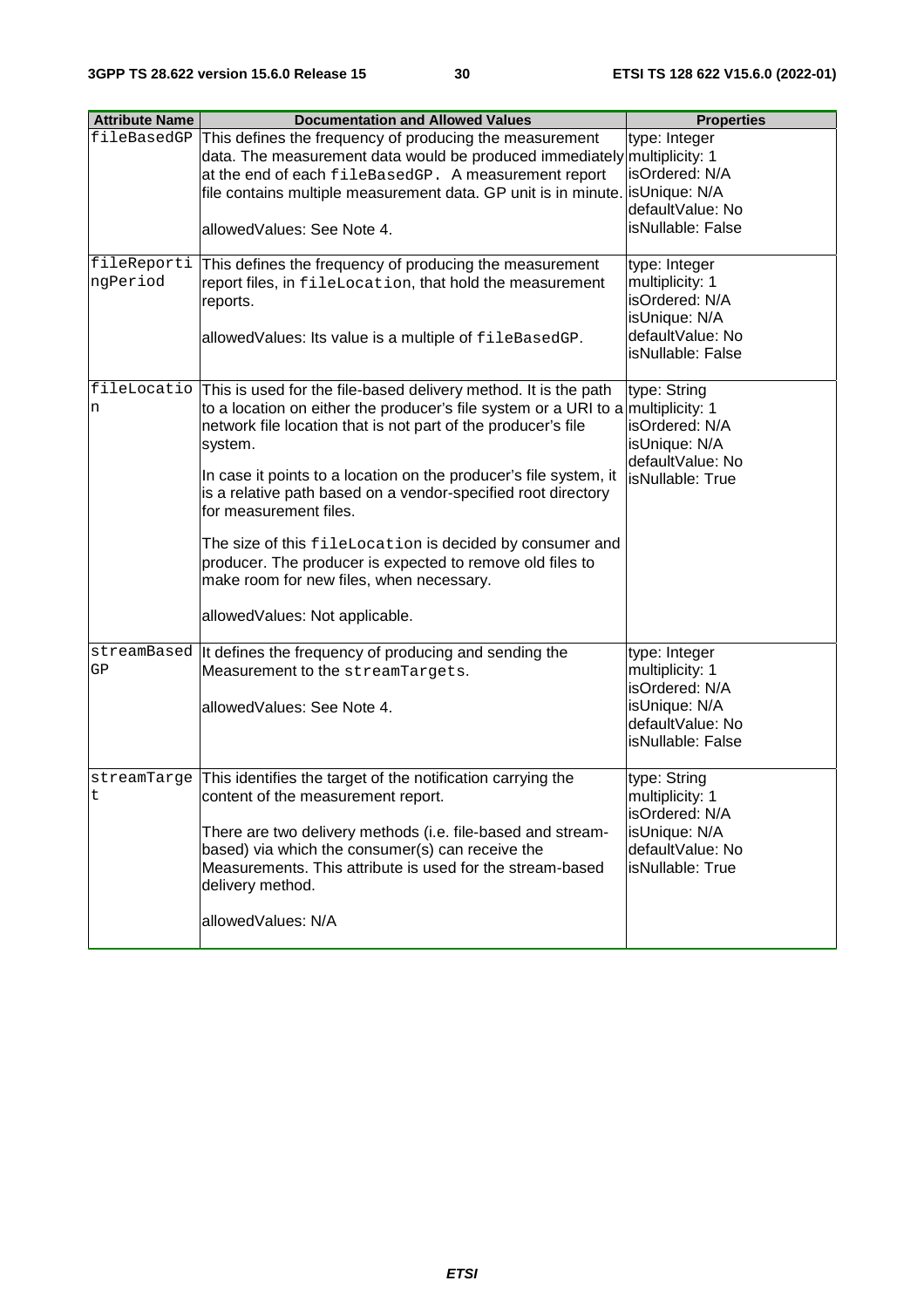| <b>Attribute Name</b> | <b>Documentation and Allowed Values</b>                                                                                                                                                                  | <b>Properties</b> |
|-----------------------|----------------------------------------------------------------------------------------------------------------------------------------------------------------------------------------------------------|-------------------|
|                       | NOTE 1 : The value of this attribute is identical to that of the same attribute in clause 9.4.2 of ETSI GS NFV-IFA                                                                                       |                   |
|                       | $008$ [16].                                                                                                                                                                                              |                   |
|                       | NOTE 2: The value of this attribute is identical to that of the attribute is Autoscale Enabled included in<br>vnfConfigurableProperty in clause 9.4.2 of ETSI GS NFV-IFA 008 [16].                       |                   |
|                       | NOTE 3: The presence of the attribute vnf Parameters List, whose vnf Instance Id with a string length of<br>zero, in createMO operation can trigger the instantiation of the related VNF/VNFC instances. |                   |
|                       | NOTE 4: The GP defines the measurement data production rate. The supported rates are dependent on<br>the capacity of the producer involved (e.g. the processing power of the producer, the               |                   |

complexity of the measurement type involved etc) and therefore, it cannot be standardized for all producers involved. The supported GPs reflects the agreement between producer and the consumer involved.

## 4.4.2 Constraints

None

## 4.5 Common notifications

## 4.5.1 Alarm notifications

This clause presents a list of notifications, defined in [11], that IRPManager can receive. The notification header attribute objectClass/objectInstance, defined in [3], would capture the DN of an instance of an IOC defined in this IRP specification.

| <b>Name</b>                    | Qualifier                             | <b>Notes</b> |
|--------------------------------|---------------------------------------|--------------|
| notifyAckStateChanged          | See Alarm IRP (3GPP TS 32.111-2 [11]) |              |
| notifyChangedAlarm             | See Alarm IRP (3GPP TS 32.111-2 [11]) |              |
| notifyClearedAlarm             | See Alarm IRP (3GPP TS 32.111-2 [11]) |              |
| notifyNewAlarm                 | See Alarm IRP (3GPP TS 32.111-2 [11]) |              |
| notifyComments                 | See Alarm IRP (3GPP TS 32.111-2 [11]) |              |
| notifyAlarmListRebuilt         | See Alarm IRP (3GPP TS 32.111-2 [11]) |              |
| notifyPotentialFaultyAlarmList | See Alarm IRP (3GPP TS 32.111-2 [11]) |              |

## 4.5.2 Configuration notifications

This clause presents a list of notifications, defined in [12], that IRPManager can receive. The notification header attribute objectClass/objectInstance, defined in [3], would capture the DN of an instance of an IOC defined in this IRP specification.

| <b>Name</b>                | Qualifier | <b>Notes</b> |
|----------------------------|-----------|--------------|
| notifyAttributeValueChange |           |              |
| notifyObjectCreation       |           |              |
| notifyObjectDeletion       |           |              |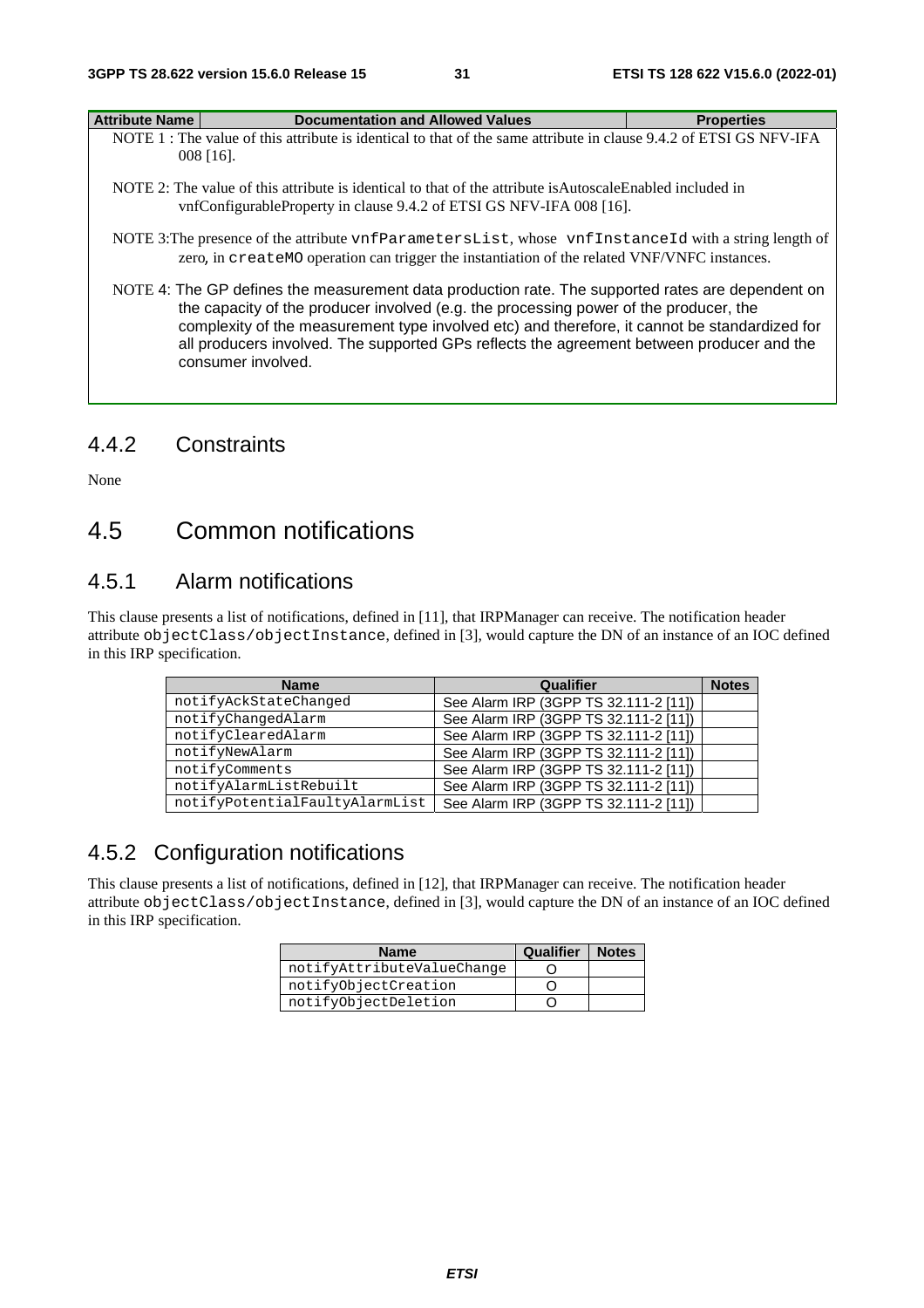## Annex A (informative): Alternate class diagram

This class diagram combines the Figure 4.2.1-1 of this document with Figure 1 of [9], the class diagram of UIM.



**Figure A-1: Alternate class diagram**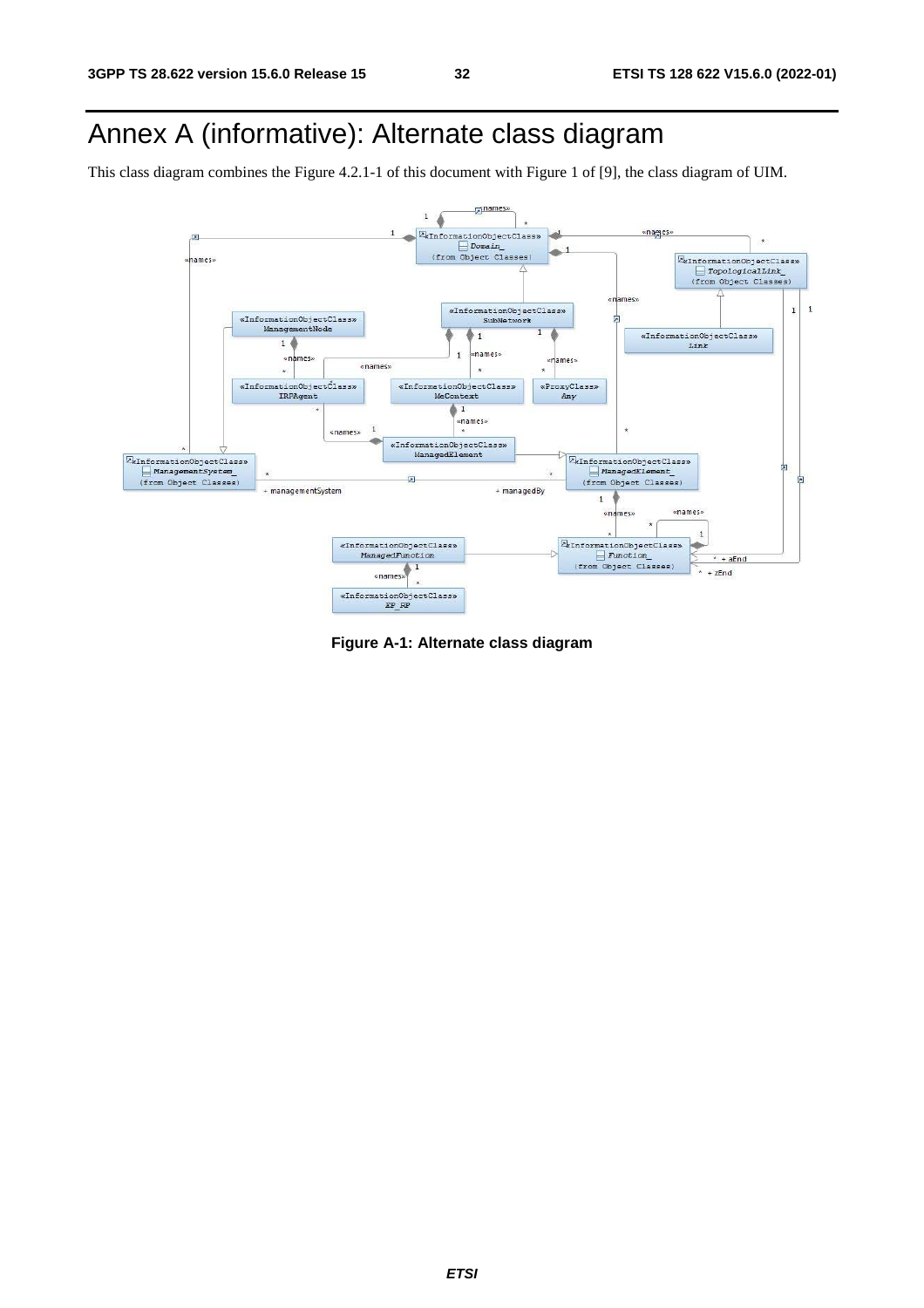## Annex B (informative): Change history

| <b>Change history</b> |       |                 |                |                         |                                       |               |               |
|-----------------------|-------|-----------------|----------------|-------------------------|---------------------------------------|---------------|---------------|
| Date                  | TSG # | <b>TSG Doc.</b> | <b>CR Revi</b> |                         | <b>Subiect/Comment</b>                | Old           | <b>New</b>    |
| 2012-12               |       |                 |                |                         | New version after approval            | 2.0.0         | 11.0.0        |
| 2012-02               |       |                 |                |                         | MCC update of TOC                     | $11.0.0$ I    | 11.0.1        |
| 2014-06               | SA#64 | SP-140332 001   |                | Correction of reference |                                       | 11.0.1        | 11.1.0        |
|                       |       | SP-140358 002   |                |                         | Remove the feature support statements |               |               |
| 2014-09               | SA#65 |                 |                |                         | Upgrade to Rel-12                     |               | 11.1.0 12.0.0 |
| 2015-12               | SA#70 | SP-150691 005   |                |                         | Add missing id attribute for 28.622   |               | 12.0.0 12.1.0 |
| 2016-01               |       |                 |                |                         | Upgrade to Rel-13 (MCC)               | 12.1.0 13.0.0 |               |

| <b>Change history</b> |                |             |           |                |              |                                                                                                    |                       |
|-----------------------|----------------|-------------|-----------|----------------|--------------|----------------------------------------------------------------------------------------------------|-----------------------|
| <b>Date</b>           | <b>Meeting</b> | <b>TDoc</b> | <b>CR</b> | <b>Rev</b>     | Cat          | Subject/Comment                                                                                    | <b>New</b><br>version |
| 2016-12               | SA#74          | SP-160853   | 0010      | $\blacksquare$ | A            | Clarification on the need to show VsDataContainer self-containing<br>itself several times          | 13.1.0                |
| 2017-03               | SA#75          | SP-170139   | 0012      | 2              | A            | Clarify notification triggered by VsDataContainer change                                           | 13.2.0                |
| 2017-03               | SA#75          | SP-170143   | 0015      | 1              | B            | Modify definitions of ME and MF to support virtualized network<br>element                          | 14.0.0                |
| 2017-03               | SA#75          | SP-170142   | 0016      | 3              | <sub>B</sub> | Adding an attribute for ManagedFunction to support management<br>of virtualized NE                 | 14.0.0                |
| 2017-06               | SA#76          | SP-170510   | 0019      | $\overline{2}$ | B            | Add VNFInfo related attributes in IOC ManagedFunction                                              | 14.1.0                |
| 2018-01               | SA#78          | SP-170969   | 0021      |                | F            | Missing note in table of Attribute Properties                                                      | 14.2.0                |
| 2018-03               | SA#79          | SP-180060   | 0022      | $\blacksquare$ | B            | Add new attribute peeParametersList to IOC ManagedFunction                                         | 15.0.0                |
| 2018-06               | SA#80          | SP-180421   | 0024      | 1              | B            | Remove references to Itf-N                                                                         | 15.1.0                |
| 2018-12               | SA#82          | SP-181156   | 0027      | L.             | F            | Add the missing NRM fragment supporting network performance<br>management                          | 15.2.0                |
| 2018-12               | SA#82          | SP-181042   | 0028      | 1              | F            | Replace MF with ManagedFunction                                                                    | 15.2.0                |
| 2018-12               | SA#82          | SP-181042   | 0029      | 1              | F            | Update NRM root IOCs to support slice priority                                                     | 15.2.0                |
| 2019-09               | SA#85          | SP-190744   | 0034      | 3              | F            | Correct PMControl (Add report period attribute and disambiguate<br>the delivery method attributes) | 15.3.0                |
| 2019-09               | SA#85          | SP-190744   | 0035      | 1              | F            | Clarify optional configurable PM support                                                           | 15.3.0                |
| 2019-09               | SA#85          | SP-190744   | 0037      | 2              | F            | Update class definition with inheritance information                                               | 15.3.0                |
| 2019-09               | SA#85          | SP-190744   | 0041      | 1              | F            | Correct definitions of granularity period                                                          | 15.3.0                |
| 2019-09               | SA#85          | SP-190751   | 0045      |                | F            | Correct NR definition to avoid misalignment with RAN2 and<br>add NRM definition                    | 15.3.0                |
| 2019-09               | SA#85          |             |           |                |              | Correction of implementation of CR0043                                                             | 15.3.1                |
| 2019-12               | SA#86          | SP-191158   | 0056      | $\overline{2}$ | F            | Correct definition of network resource                                                             | 15.4.0                |
| 2019-12               | SA#86          | SP-191173   | 0058      | 1              | F            | Update the definition of attribute measurementsList                                                | 15.4.0                |
| 2021-09               | SA#93e         | SP-210879   | 0109      | 1              | F            | Correction for vnfParametersList                                                                   | 15.5.0                |
| 2021-12               | SA#94e         | SP-211478   | 0123      |                | F            | Update the scope to be applicable for SBMA                                                         | 15.6.0                |